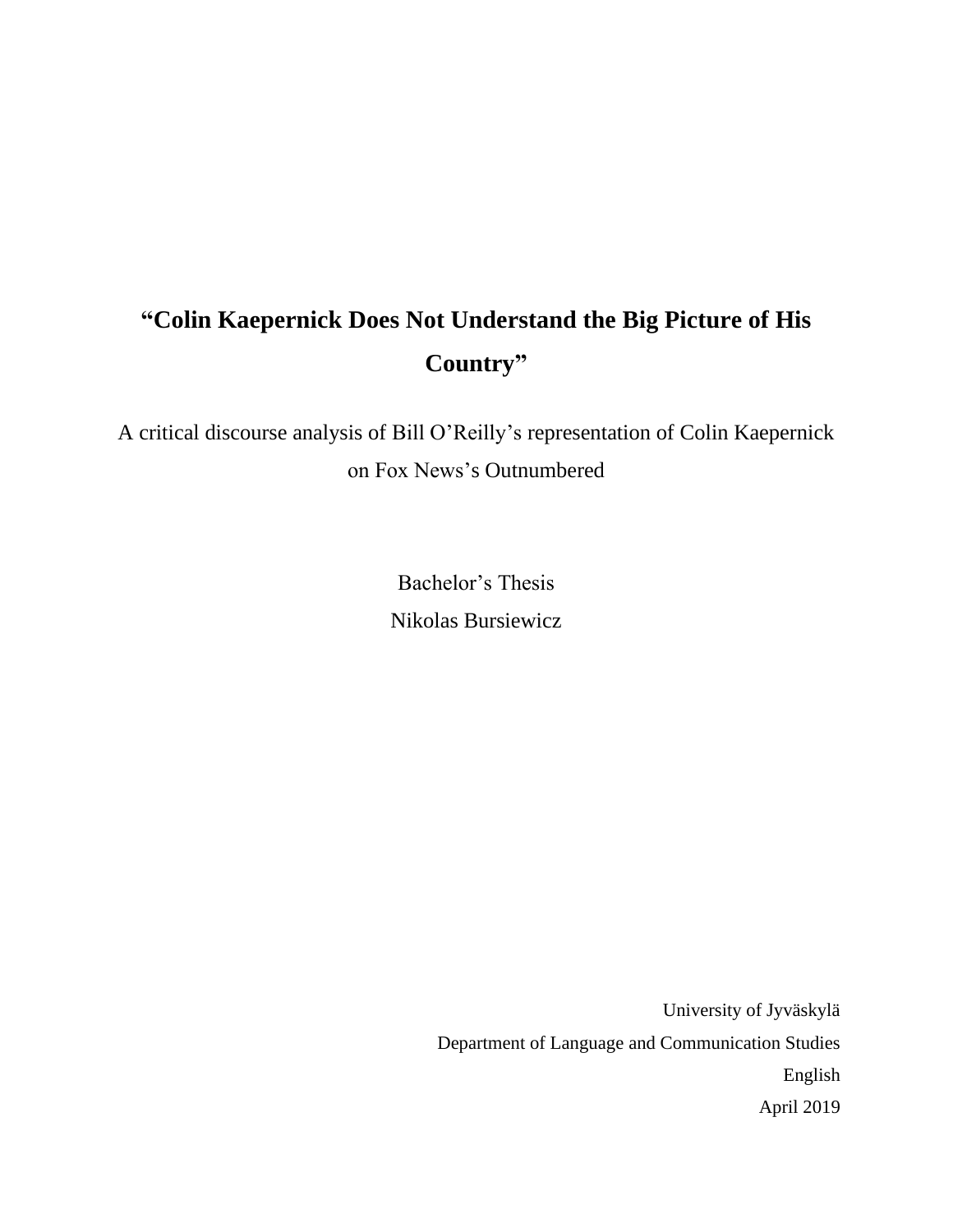## <span id="page-1-0"></span>**Table of Contents**

| 1. |  |
|----|--|
| 2. |  |
|    |  |
|    |  |
|    |  |
| 3. |  |
|    |  |
|    |  |
|    |  |
|    |  |
|    |  |
|    |  |
|    |  |
| 5. |  |
| 6. |  |
| 7. |  |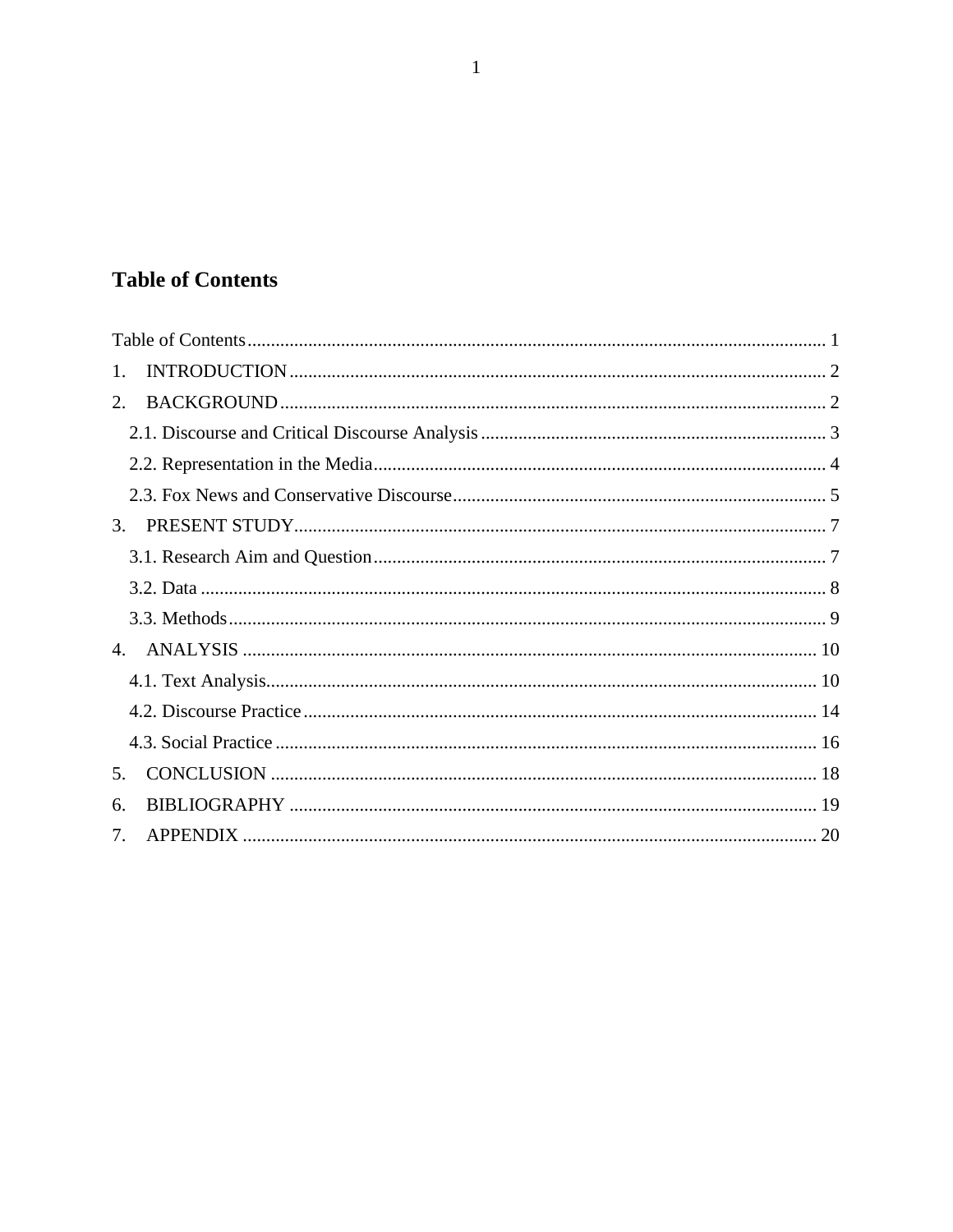## <span id="page-2-0"></span>**1. INTRODUCTION**

In 2016, then San Francisco 49ers quarterback Colin Kaepernick started sitting, and then kneeling during the pre-game national anthem in order to bring attention to police violence toward African Americans. The protest was not immediately noticed, but once it was, it became a source for a divisive debate. Other players started joining Kaepernick, and the protest gained media attention. Now the right of NFL players to protest is a widely debated issue, and Kaepernick has not played professional football since early 2017.

This study will examine former Fox News anchor Bill O'Reilly's representation of Colin Kaepernick and the national anthem protest on *Outnumbered* in 2016. Fairclough's critical discourse analysis will be utilized to determine what linguistic and grammatical tools O'Reilly uses to depict Kaepernick. The socio-discursive context of the text will also be taken into account.

Fox News is the most popular cable news channel in the United States (Quinnipiac University Poll 2015). Previous research on Fox News's reporting have found it to espouse questionable views on race and social justice in the US (Mills 2017, Johnson et al. 2010). In covering the Ferguson protests and Hurricane Katrina, Fox News has offered divisive depictions of the black community. As Fairclough (1995b: 2) states, the media has great potential to influence public discussion, and this is why Fox News's coverage must be looked at critically.

## <span id="page-2-1"></span>**2. BACKGROUND**

The purpose of this chapter is to introduce the theories and past studies that inform the research done in this thesis. First, critical discourse analysis, or CDA, will be discussed. Theories presented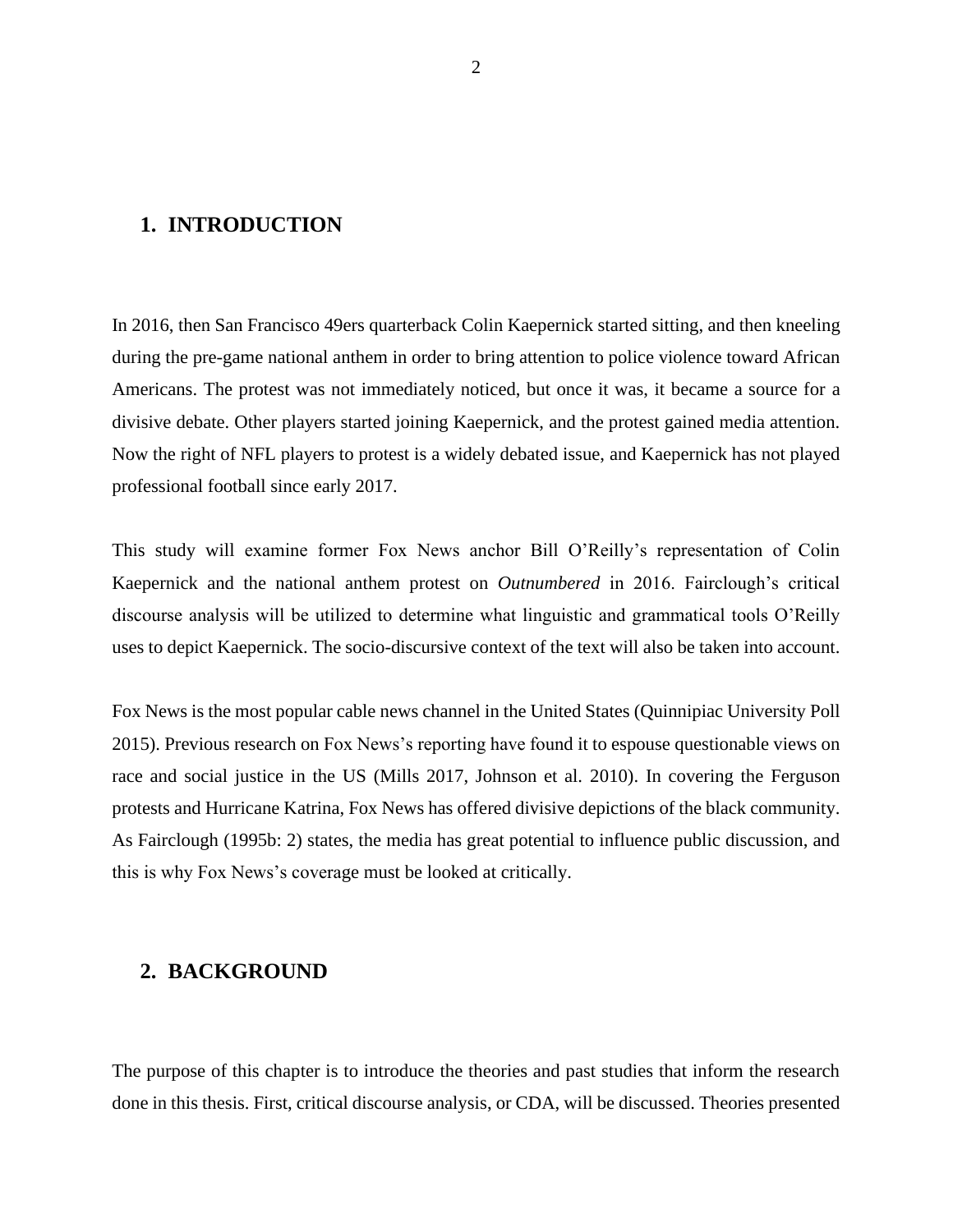in some of the seminal as well as newer works in the field will be examined in order to give the reader a better understanding of how CDA views discourse and language. Next Fairclough's theories on media discourse and representation will be discussed. This is because understanding the role of the media in influencing public opinion is important when examining representation on the media. Finally, the author will discuss previous research on Fox News's media discourse and representation of minorities. This is relevant in giving context to the larger socio-discursive environment in which the data examined in this study was produced.

#### <span id="page-3-0"></span>**2.1. Discourse and Critical Discourse Analysis**

Blommaert (2005: 3) defines discourse as "all forms of meaningful semiotic activity seen in connection with social, cultural, and historical patterns and developments of use.". Discourse is not just a set of linguistic structures, it is dynamic, flexible and activity-centered. Fairclough (1992: 63-64) argues that discourse is a social practice and that is both shaped and constrained by social structure. In other words, there is a direct relationship between discourse and social structure. The understanding of discourse as something more than words and sentences has evolved over the years as linguists have taken part in interdisciplinary research with scholars from fields including literary analysis, semiotics, philosophy, anthropology, and sociology (Blommaert 2005: 2). This research has led to the understanding that discourse is a form of general semiotic behavior that "does things".

Language does things. Concrete examples of this are language being used to make promises, open meetings, propose, argue, and pray (Gee 2010: 2-3). Language allows people to take on identities – like doctors, lawyers, and siblings. These identities do not represent the fundamental nature of any person, but rather they are ways of being in the world. Something else language allows for is the allocation of social good. Social good is anything people in a given society want and value (Gee 2010: 5). Gee (2010: 7) argues that social goods are always at stake when language is used, and this leads to the risk of individuals being seen as winners or losers in the context of the language being used. An example of this is be labeling the partnerships of gay couples' civil unions instead of marriages; this labelling denies gay couples the social good of marriage. Language is, therefore, inherently political, seeing as it can be used essentially as a tool for valuing things.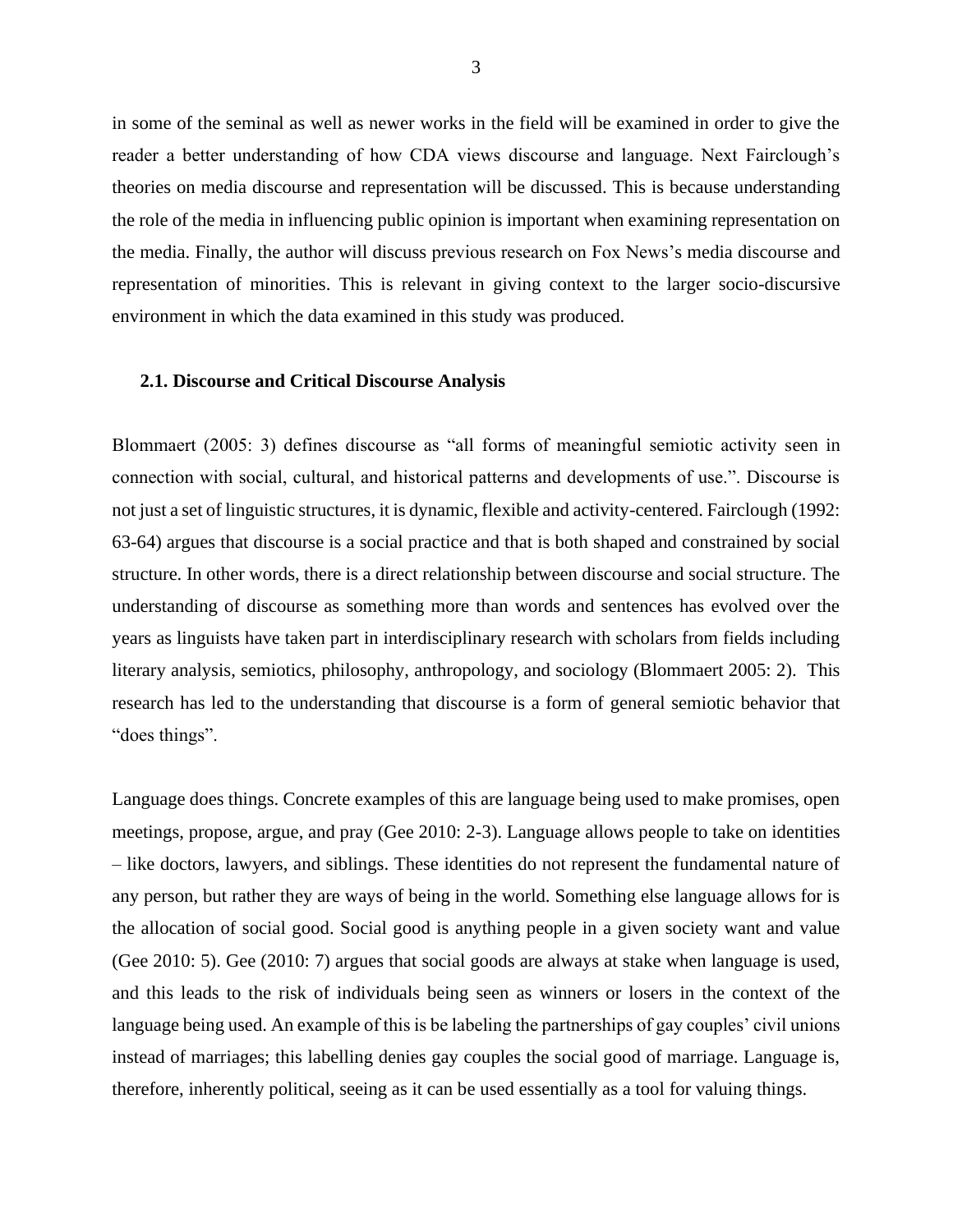According to Fairclough (1995a: 21), CDA is an analytical framework for studying the relationship between language, power, and ideology. Although the division is not absolute, CDA differs from non-critical discourse analysis in that it not only describes discursive practice, but also sheds light on how power relations and ideology shape discourse and how discourse in turn has an effect in social identities, social relations, as well as systems of knowledge and belief (Fairclough 1992: 12). CDA can also be used to point out the unequal distribution of social goods as well as those who benefits and who is disadvantaged in this process (Gee 2010: 10). Despite the traditional divide between critical and descriptive discourse analysis, the inherently political nature of language has lead Gee (2010: 9) to argue that all discourse analysis should be critical.

#### <span id="page-4-0"></span>**2.2. Representation in the Media**

Van Dijk (1993: 254) argues that understanding power and dominance is an imperative presupposition of competent discourse analysis. Power involves control, that is, a powerful group limiting another's freedom of action. Today, this control often takes a cognitive form. This can be seen in language being used to persuade and manipulate in order to bring others to agree with one's own interests. This is what makes power such an inherent part of shaping discourse (Van Dijk 1993: 254). Not only are media narratives shaped by power and ideology, but they are also themselves a potent force. Fairclough (1995b: 2) states that mass media has the power to influence knowledge, belief, values, social relations, and social identities. This leads Fairclough (1995b: 2) to argue that analysis of media language is an important element within research on contemporary social and cultural change.

Discourse representation in the media is a socially important ideological process (Fairclough 1995a: 65). This is very much due to the fact that as stated earlier, discourse is itself the product of social structure – language in action. Language is shaped by power relations and ideology and is used to allocate social good. Therefore, discourse representation, and representation in general in the media is always a product of interpreting and representing the subject in one way rather than another (Fairclough 1995a: 54).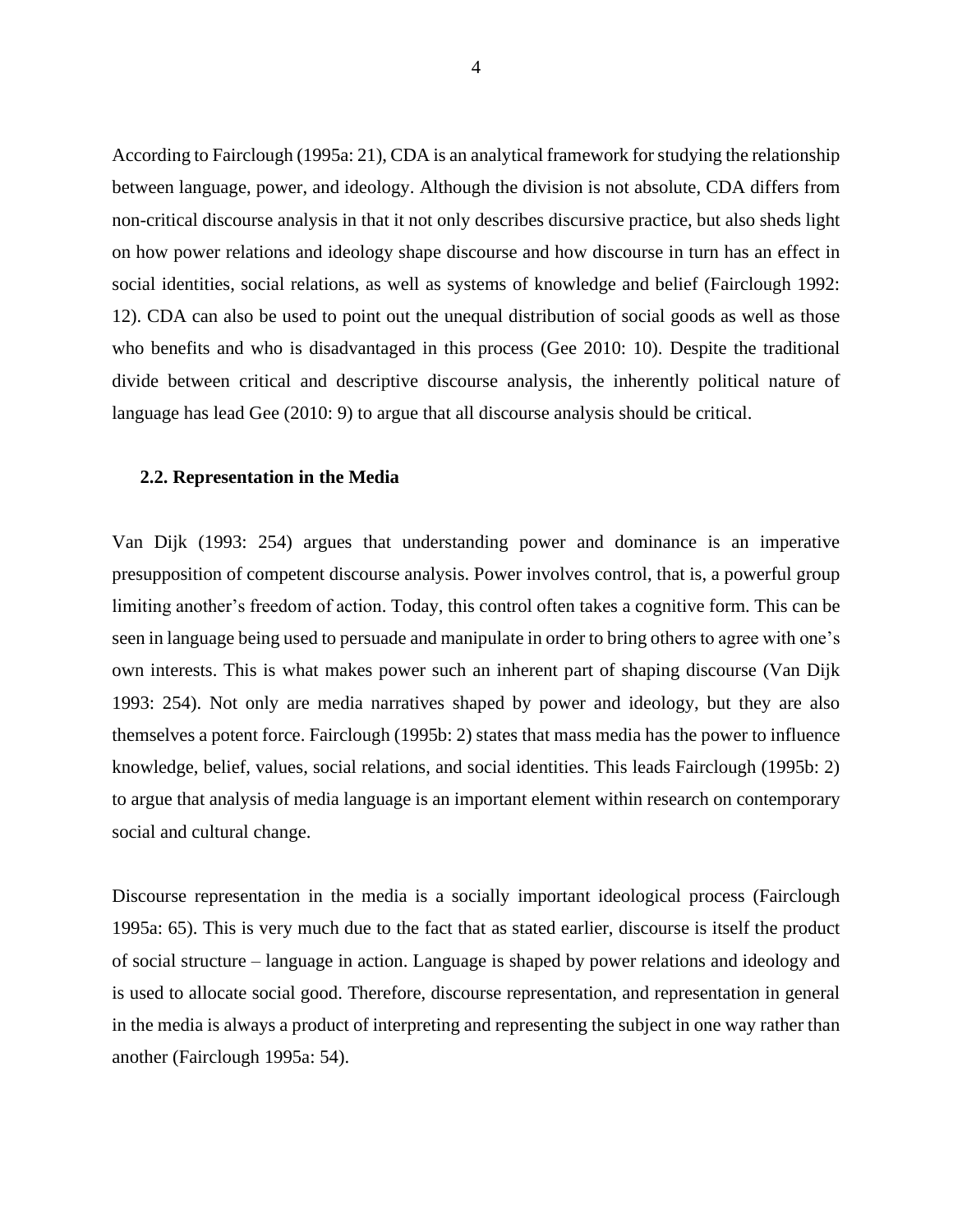"The truth", as Fairclough (1995b: 47) states is a problematic concept and a source for an endless and futile debate. But in comparing representations, however, one is able to determine differences in their partiality, completeness, and interestedness. Moreover, when comparing representations, one can often come to a conclusion concerning the relative truthfulness or untruthfulness of the representation. The counterargument here is that even the person making the evaluation on a representation's truthfulness is making their claim from a certain point of view. However, Fairclough (1995b: 47) argues that here one must distinguish between how public-spirited or selfserving the person making the evaluation is  $-$  in other words  $-$  people are capable of somewhat objective media analysis when acting out of public-spiritedness.

This leads to a few important questions that are central to media analysis: what is being included and what is left out as well as what is being foregrounded and what is backgrounded. In addition to these questions, one must also consider the factors and interests driving certain representations (Fairclough 1995b: 47). This is where ideology comes into play. Fairclough (1995b: 14) defines ideologies as propositions that manifest as assumption in text that contribute to producing and reproducing unequal power relations. These assumptions are often presupposed, or taken for granted, by author of a text.

In short, the role the mass media in influencing public opinion carries the implication that the public is liable to ideological manipulation. Certain news corporations are capable in framing events in certain ways that benefit their political agenda. This is why it is crucial we scrutinize narratives in the media. The next subsection will deal with previous studies that have found Fox News to frame events in a way that benefits conservative politics.

#### <span id="page-5-0"></span>**2.3. Fox News and Conservative Discourse**

Fox News is an American news outlet owned by Rupert Murdoch and considered to represent a conservative ideology (Mills 2017: 40). According to a 2015 poll, Fox News is the most trusted news outlet in the United States. Furthermore, Fox News is the most trusted news outlet among Republican voters, with 58% of GOP voters stating they trust Fox the most (Quinnipiac University Poll 2015). In addition to leaning conservative, previous studies of Fox News's coverage indicate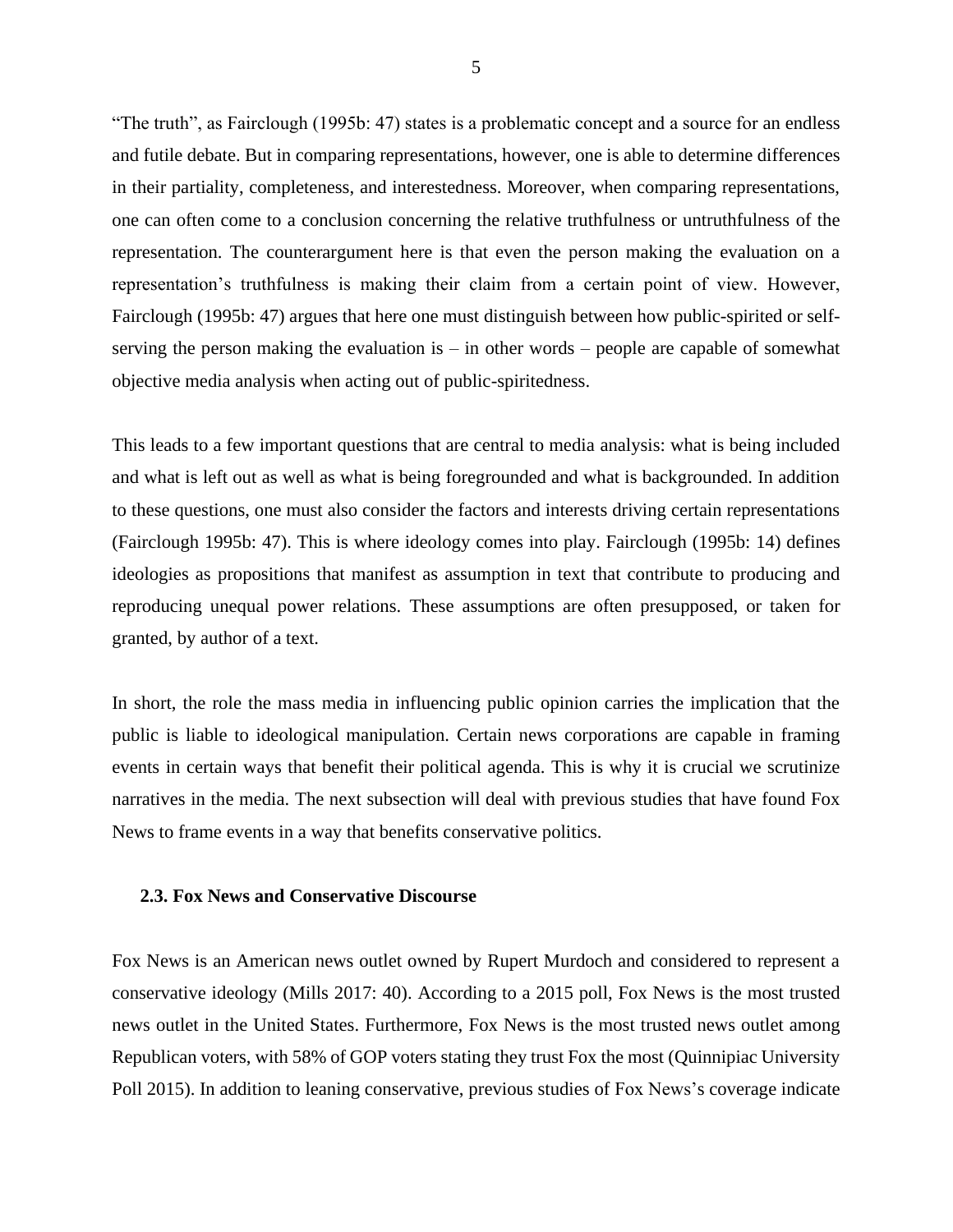that it has represented issues in racially divisive terms at times. This subsection will outline two previous studies in which Fox News has been found to espouse views that are politically charged.

Mills (2017) found that in covering the Ferguson protests of 2014, Fox News consistently relied on five different discourses that framed the issue in a light that was unfavorable to the black community. To summarize the events of the Ferguson protests: Michael Brown, a black unarmed teenager was shot dead by police officer Darren Wilson on August 9<sup>th</sup>, 2014 in Ferguson, Missouri. The incident incited widespread unrest in Ferguson and across the country (Mills 2017: 40). According to Mills (2017: 41), news coverage on Fox News aimed to shift blame onto Brown, the victim, by emphasizing his physicality and stature as well as describing him as violent and belligerent, disregarding the fact that he was an unarmed teenager. In addition, coverage sook to undermine prominent US officials' credibility by depicting President Obama and Attorney General Eric Holder as siding with protesters over law enforcement, while often bringing up the fact that Obama was on vacation when the shooting happened (Mills 2017: 44). In addition to these narratives, also present in Fox News's rhetoric was a tendency to blame the black community, which was painted as "other" and rampant with "black-on-black crime" exacerbated by "weak family structures" (Mills 2017: 46-49). Finally, Mills (2017:51) discusses the discourse of "the politics of racial division", which Fox News uses to discredit the issues of racism that were brought up around the shooting. Protest for racial justice and the Obama Administration's comments on the issue were represented as feeding racial discord and the breakdown of trust between minority communities and police.

Johnson et al. (2010) looked at interjournalistic post-Hurricane Katrina discourse about African Americans on several major cable news channels including Fox. Public, on-air conversations between journalists after the hurricane were analyzed in the study in order to identify how semantic items reflected racial ideology. In attempting to refute claims that the Bush Administration's sluggish reaction to the crisis reflected racial resentment, former Fox News host, Bill O'Reilly uses flawed logic, arguing that President Bush would have ordered federal rescue workers to delay efforts if he did not care about black people, and that this is an inconceivable scenario. O'Reilly's conclusion is that George Bush must care about black people (Johnson et al. 2010: 251). O'Reilly also framed law enforcement being given orders to shoot to kill in order to deter post-Katrina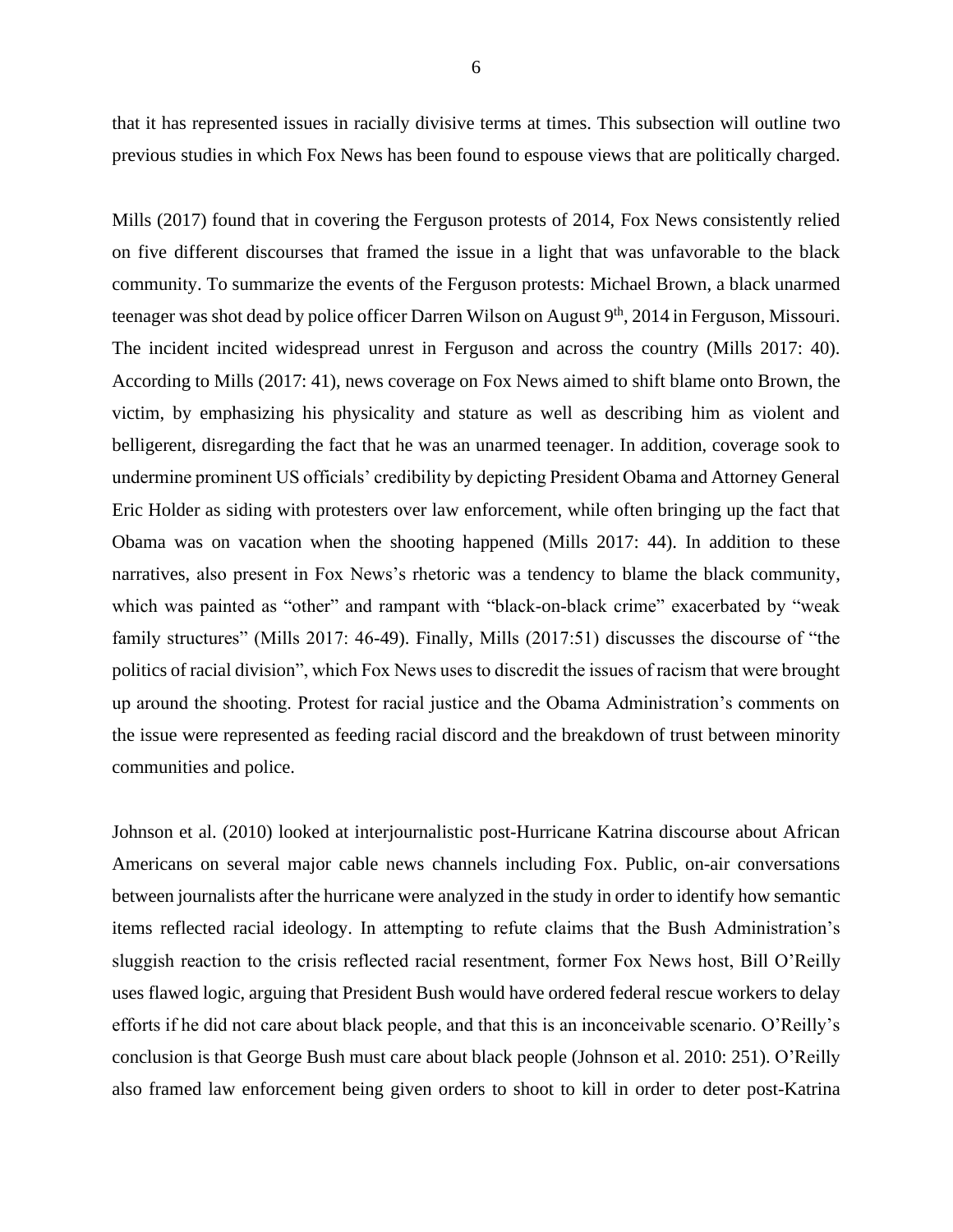looters by shifting the blame from the state and governor to the looters themselves (Johnson et al. 2010: 251). The looters, who were predominantly black and low-income, were depicted as the Other and juxtaposed with Us, white people and the state. The implication being that blame should be put on looters instead of the state and the Governor.

These previous studies demonstrate a tendency in Fox News's rhetoric to represent black Americans in what they deem at best problematic, and at worst, racist terms. Their relevance to the study at hand is in setting a precedent for racially divisive rhetoric in Fox News's reporting, and they inform the discursive and social context in which the discourse being examined in this study has been produced.

## <span id="page-7-0"></span>**3. PRESENT STUDY**

#### <span id="page-7-1"></span>**3.1. Research Aim and Question**

The aim of this study is to determine how Fox News anchor Bill O'Reilly uses language to build a narrative around Colin Kaepernick and the NFL national anthem protest. A video clip of the anchor discussing the subject will be analyzed in order to answer the following research questions:

- 1. How does Bill O'Reilly represent Colin Kaepernick?
- 2. What are the discursive and social contexts of O'Reilly's text?

Fox News has been covering Kaepernick since the national anthem protest story broke in 2016. By applying research questions to the clip of O'Reilly discussing the NFL national anthem protest, the author intends to determine how the anchor uses linguistic and discursive tools in his portrayal of Kaepernick and the effect these tools have. The author will also examine the larger context that the clip is part of. Relevant to this question is how and who the clip was made for, as well as the larger discourses and social practices the clip reflects.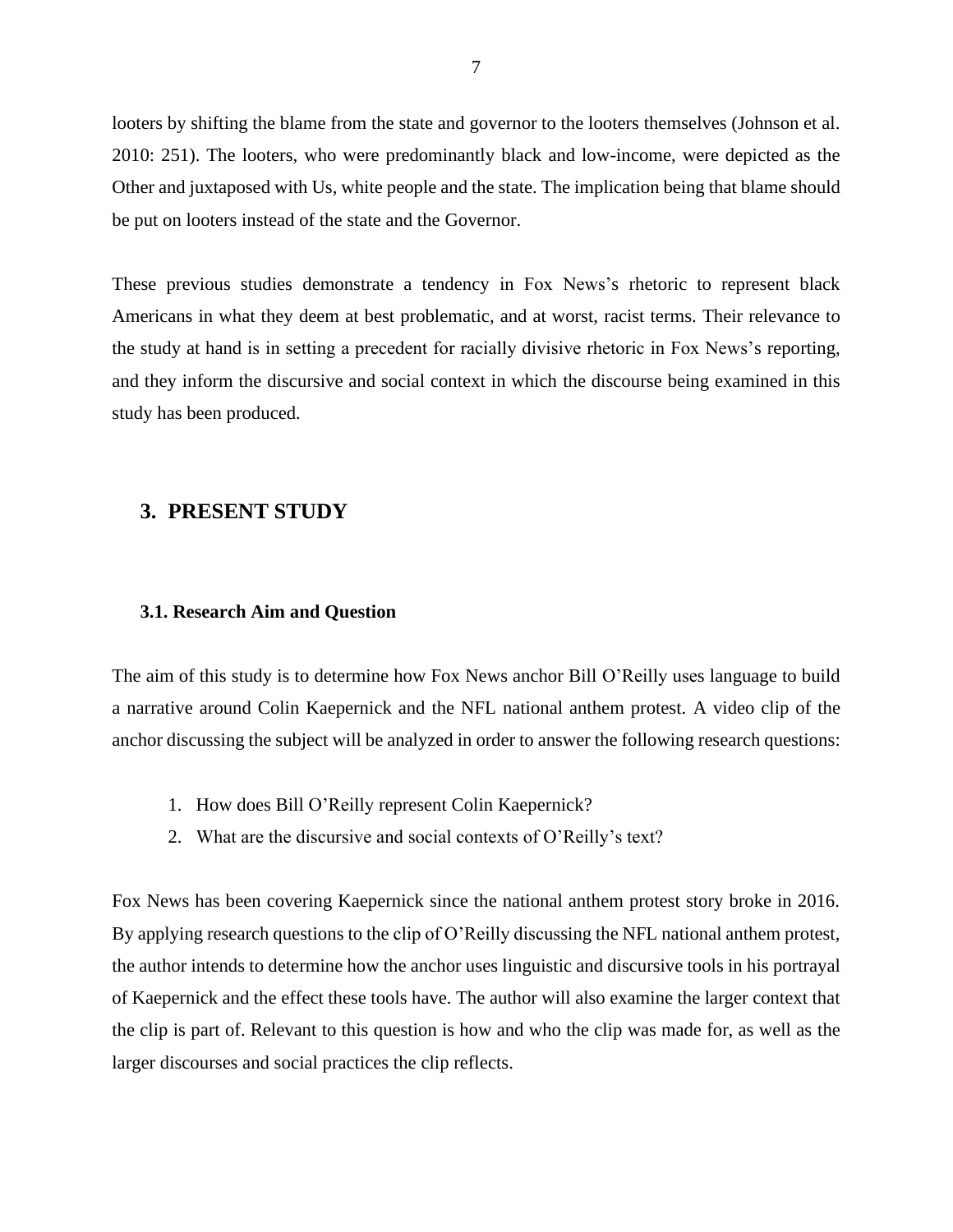As stated in the background chapter of this study, Fox News's past coverage of issues such as been found to be politically charged. Despite its slogan, *Fair and Balanced*, previous studies have suggested that Fox's coverage of events such as the Michael Brown shooting, Ferguson, and looting during Hurricane Katrina has been racially divisive and unfavorable toward Democratic politicians and the Black Community as a whole (Mills 2017 and Johnson et al. 2010). The author expects similar themes to come up in analysis over the course of this study.

#### <span id="page-8-0"></span>**3.2. Data**

This study's data consists of a video clip posted on YouTube by a channel run by Fox News. In conducting this research, the author was interested specifically in how social justice issues are framed by conservatives for a conservative audience. Because of this, Fox News's rhetoric is examined alone and not contrasted with examples from more liberal media.

Because of the limited scope of this study, only one video clip is analyzed. The clip is three minutes and forty-three seconds long was posted on September 15<sup>th</sup>, 2016. It features Bill O'Reilly on the Fox News talk show *Outnumbered*. The data was chosen for the relevance and prominence of the speaker in the clip: when it was still on the air, Bill O'Reilly's program, *The O'Reilly Factor* was long the most watched cable news shows in the United States, averaging 2.8 million nightly viewers in 2015 (Guthrie 2015). O'Reilly was therefore one of Fox News's most popular personalities at the time when the clip from *Outnumbered* was filmed.

The aforementioned video data has been transcribed for analysis in this study. This was done for two reasons, the first being that this study focuses on the analysis of textual features and transcribing the data from video to writing is appropriate for the purpose of this study. This is not a multimodal analysis and video data is therefore not necessary.

Ethical considerations in studies focused on the analysis of publicly available material are relatively straightforward. Use of copyrighted material in research falls under section 22 of Finnish copyright law (404/1961), which states that published material may be cited in necessary length providing that the source and author are mentioned. The data analyzed in this study is owned by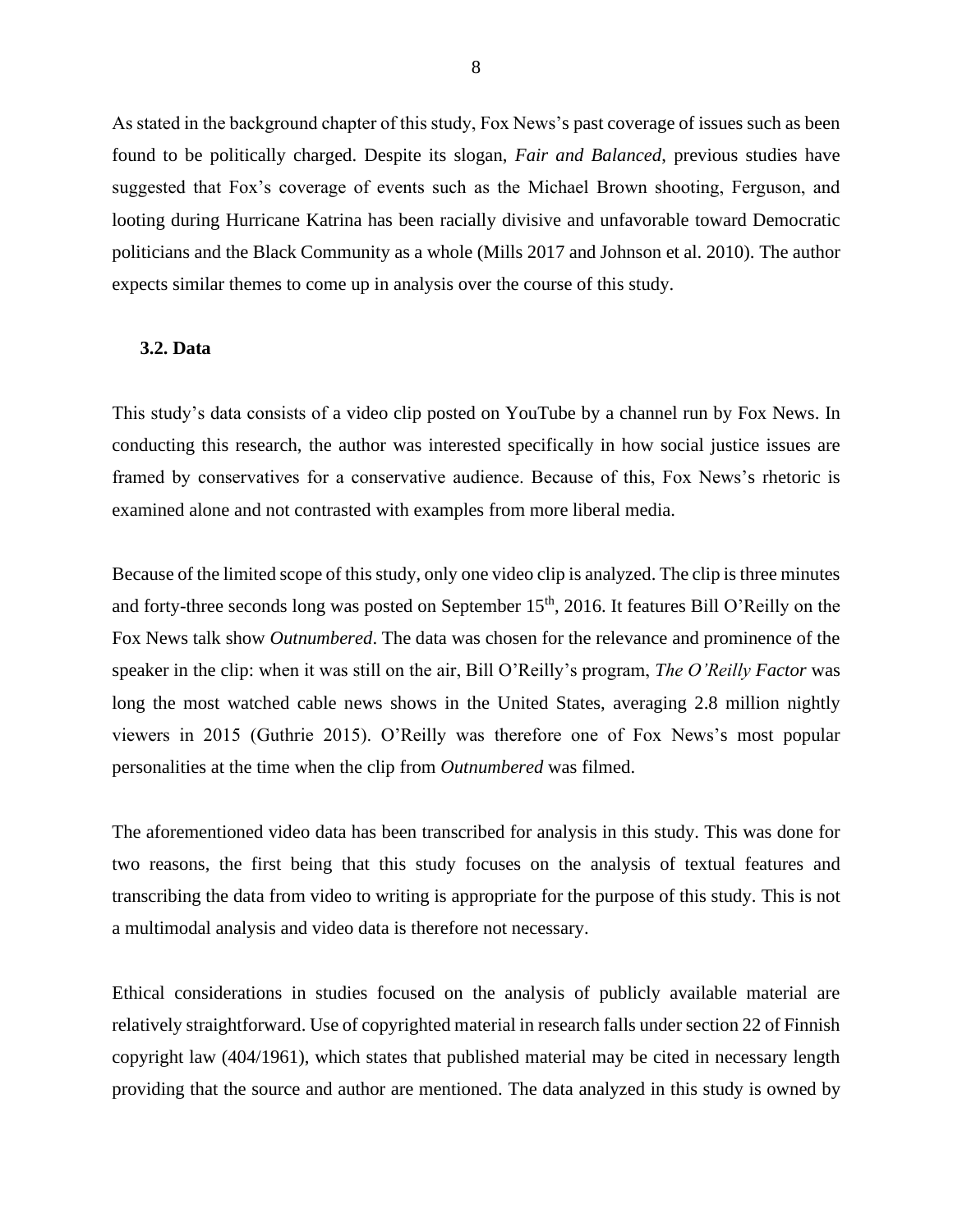Fox News and has been posted on YouTube. It is quoted several times in this study, and in addition, a transcription of the text is included in the appendix. Accordingly, the source of the data is included in the bibliography and cited in the text.

#### <span id="page-9-0"></span>**3.3. Methods**

In this study, the author will combine Fairclough's (1992) three-dimensional framework for critical discourse analysis with analytical tools provided by Gee (2014). Fairclough's (1992: 62) three dimensions of analysis are text, discursive practice, and social practice. Text analysis is concerned with features such as vocabulary, grammar, cohesion and text structure (Fairclough 1992: 75) whereas analysis of discursive practice examines the processes of text production, distribution, consumption, as well as interpretation (Fairclough 1992: 78). Fairclough's (1992: 86) third dimension of analysis is concerned with discourse as social practice i.e. discourse in relation to power, ideology and hegemony.

In addition to Fairclough's framework, the author will use five tools provided by Gee (2014) to examine my data. In examining text features, the author will use Gee's *Doing and Not Just Saying Tool, This Way and Not That Way Tool, Cohesion Tool, and Politics Building Tool.* The first tool, the Doing and Not Just Saying Tool is used to examine speech acts and the function of an utterance as well as the action it seeks to accomplish (Gee 2014: 50). The second tool, the This Way and Not That Way Tool, is used to analyze why something is said in a certain way and not another way (Gee 2014: 63). Gee (2014:63) states that the Doing Not Saying Tool and This Way and Not That Way Tool are not really separate tools, but rather complementary ways of looking at data, both giving slightly different angles. The author will also use the cohesion tool (Gee 2014: 137) to determine how cohesive devises are used to connect and communicate information in the text. The last text analysis tool, Gee's Politics Building Tool is used to determine the distribution of social goods in speech (Gee 2014: 124-127). This tool is used to examine how words and grammar are used to construct social good, as well as to build a viewpoint of how social good is supposed to be allotted.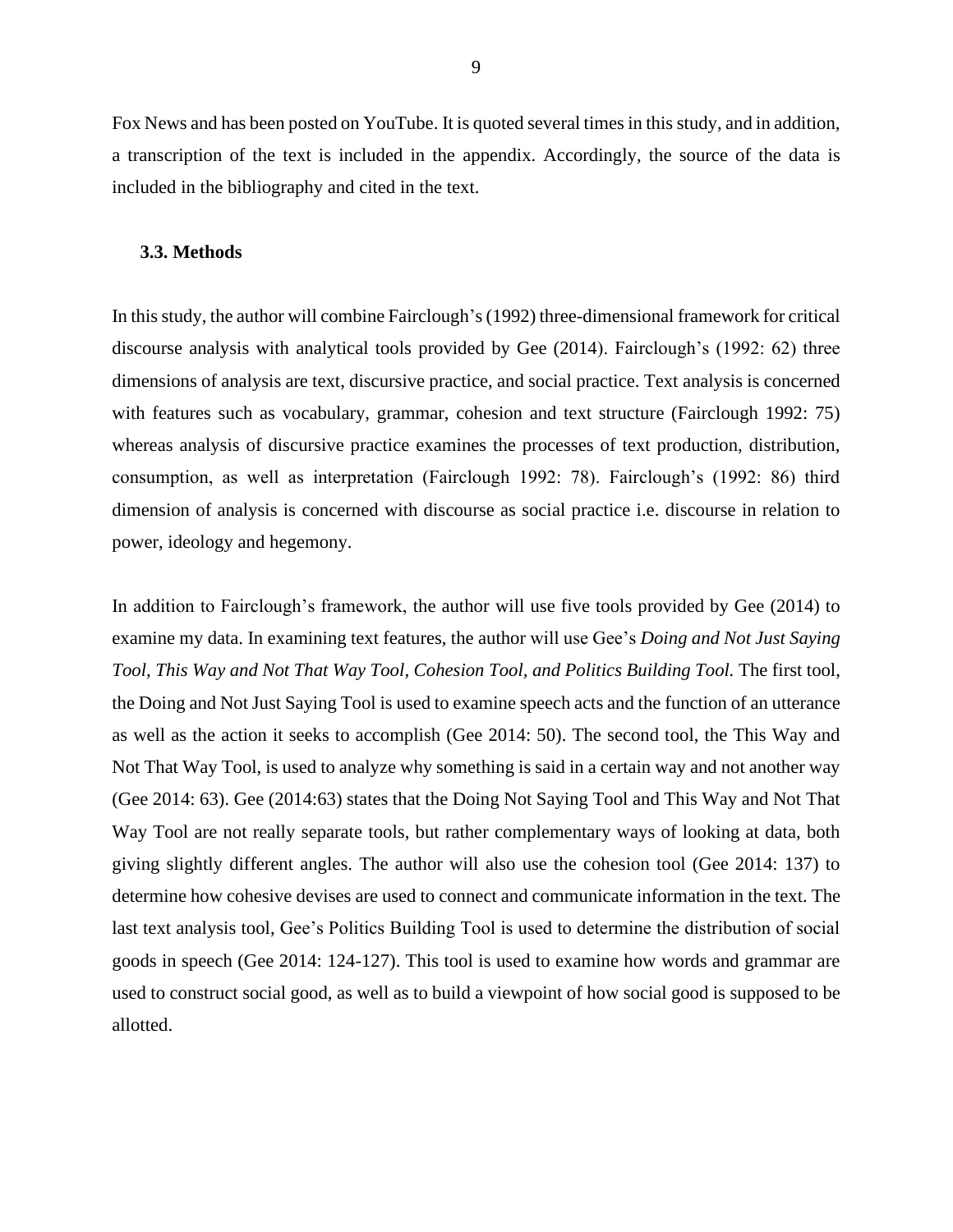One final tool from Gee (2014) will be used to complement Fairclough's framework for analysis of discourse practice. Gee (2014: 109) writes that people use language to take on certain identities, and that people in a certain identity group recognize one another partially through their use of language. The *Identities Building Tool* is used to analyze what identities a speaker is trying to exhibit. This tool is used in the analysis to identify O'Reilly's representation of himself and of Kaepernick in relation to a larger discourse type and its interpretation.

The final dimension of analysis, social practice is concerned with examining how the discourse practice is informed by and connected to the social practice. By examining the nature of the social practice, we can see why the discourse has come to be shaped the way it is (Fairclough 1992: 237). The final part of the analysis will deal with connecting Social and political identities identified with the use of Gee's tools to the larger socio-political environment in which this discourse exists.

## <span id="page-10-0"></span>**4. ANALYSIS**

#### <span id="page-10-1"></span>**4.1. Text Analysis**

Data analysis will begin with an analysis of text features. In addition to looking at O'Reilly's use of vocabulary, the author uses Gee's Doing and Not Just Saying Tool (Gee 2014: 52), This Way and Not That Way Tool, Cohesion Tool Gee 2014: 137), and Politics Building Tool (Gee 2014: 124-127) to analyze the text.

To begin, the Doing Not Saying and This Way Not That Ways tools will be used to analyze speech acts. The data is a video clip from a news and current events program which seeks to inform its viewers. Many of the speech acts found are not only explanatory and informative, but also seek to condemn Kaepernick outright and to justify their own position. In order to justify criticism towards Kaepernick, some speech acts also seek to define certain norms and values as American, and by extension label breaking these norms as un-American. In addition to condemning Kaepernick's behavior as disrespectful and unpatriotic, many speech acts also portray him as unintelligent and misguided.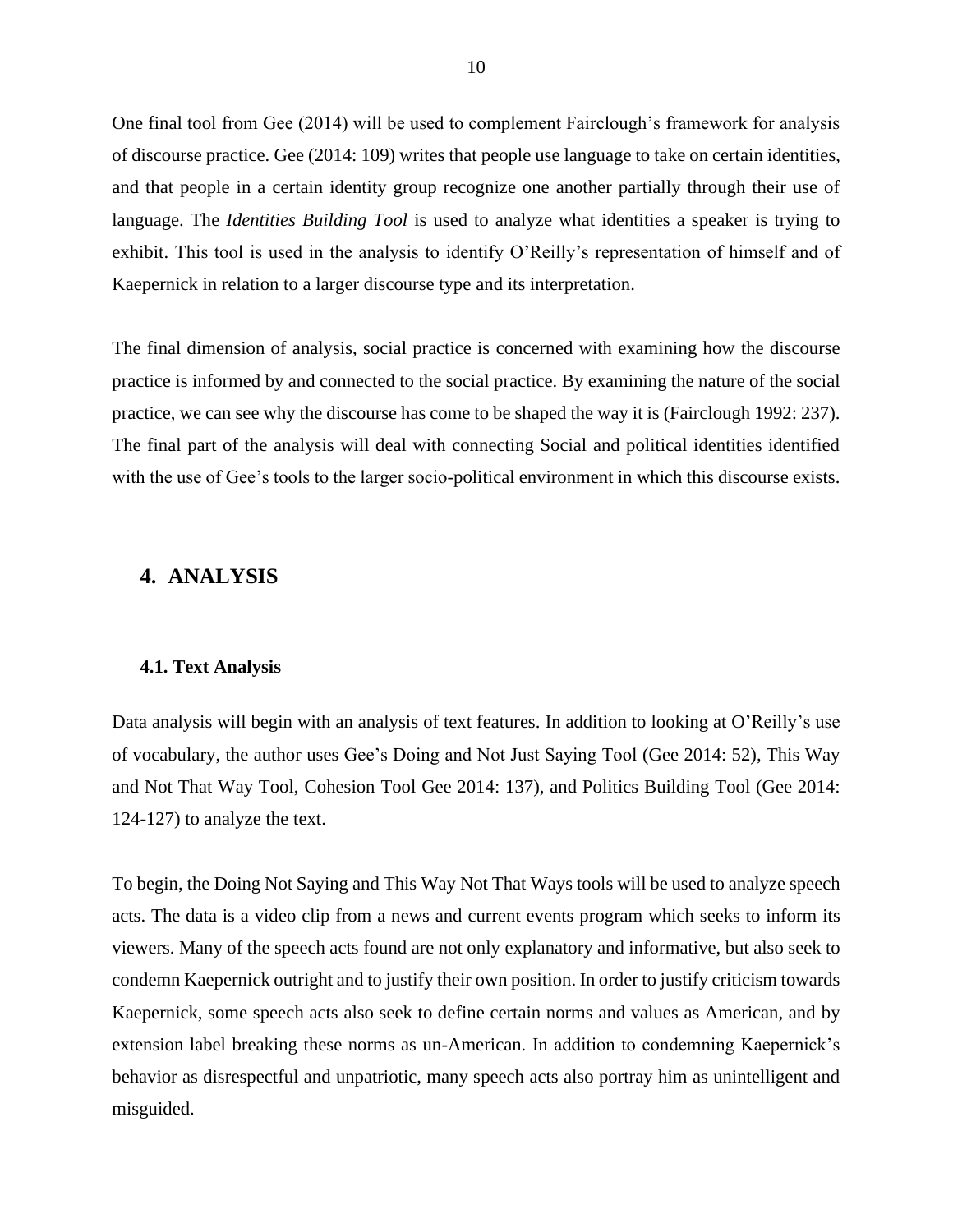- (1) 14. **O'Reilly:** It is my contention, and I could be wrong, that uh, Colin Kaepernick does not 15. understand the big picture of his country. 16. I'll be very interested to see these so-called policy suggestions that he comes out with. 17. Um, and I'll take them seriously I mean I'll look at them, but if I were sitting with Colin
	- 18. Kaepernick right now on outnumbered, alright, and you had to bet on who was going to
	- 19. win the debate about patriotism in America.
	- 20. Who are you going to put your money down on, alright? (Fox News 2016)

At first glance the speech acts present in lines 14-20 (example 1) seem to simply serve the purpose of informing the audience of O'Reilly's opinions. However, in addition to serving this initial purpose, they also seek to undermine Kaepernick's intelligence while asserting O'Reilly's expertise. In doing this O'Reilly skillfully uses common rhetorical devices to craft speech acts that deliver several meanings to the viewer.

O'Reilly notably begins by stating that what he is about to say is his contention and could be wrong. This speech act is an example of understatement (Harris 2013: 8) and seeks to make O'Reilly appear humble before the audience. Harris (2013: 9) states that the use of understatement allows one to show respect for an audience's understanding and humbly steer them right. It is difficult to persuade someone who is offended.

After underlining that what he is about to say is his opinion, O'Reilly states that he does not think Colin Kaepernick understands the big picture of America, a statement that overtly questions Kaepernick's intelligence. Using the This Way Not That Way Tool, it is clear that O'Reilly could have made his statement more neutral. He could have said "Kaepernick *is not taking into account* the big picture". This would tell the audience that the problem is not with Kaepernick's intelligence, but in his assessment of the situation. Instead, O'Reilly says Kaepernick does not "understand" which implies that he is not intelligent enough to understand the discourse he is taking part in.

O'Reilly follows up by stating he would be interested in seeing Kaepernick's "so-called policy proposals" and that he would take them seriously. Gee's (2014: 135) cohesion tool, which is used to ask how cohesion is used to connect pieces of information can be used here to determine that O'Reilly is actually signaling to the audience that the proposals should not, in fact, be taken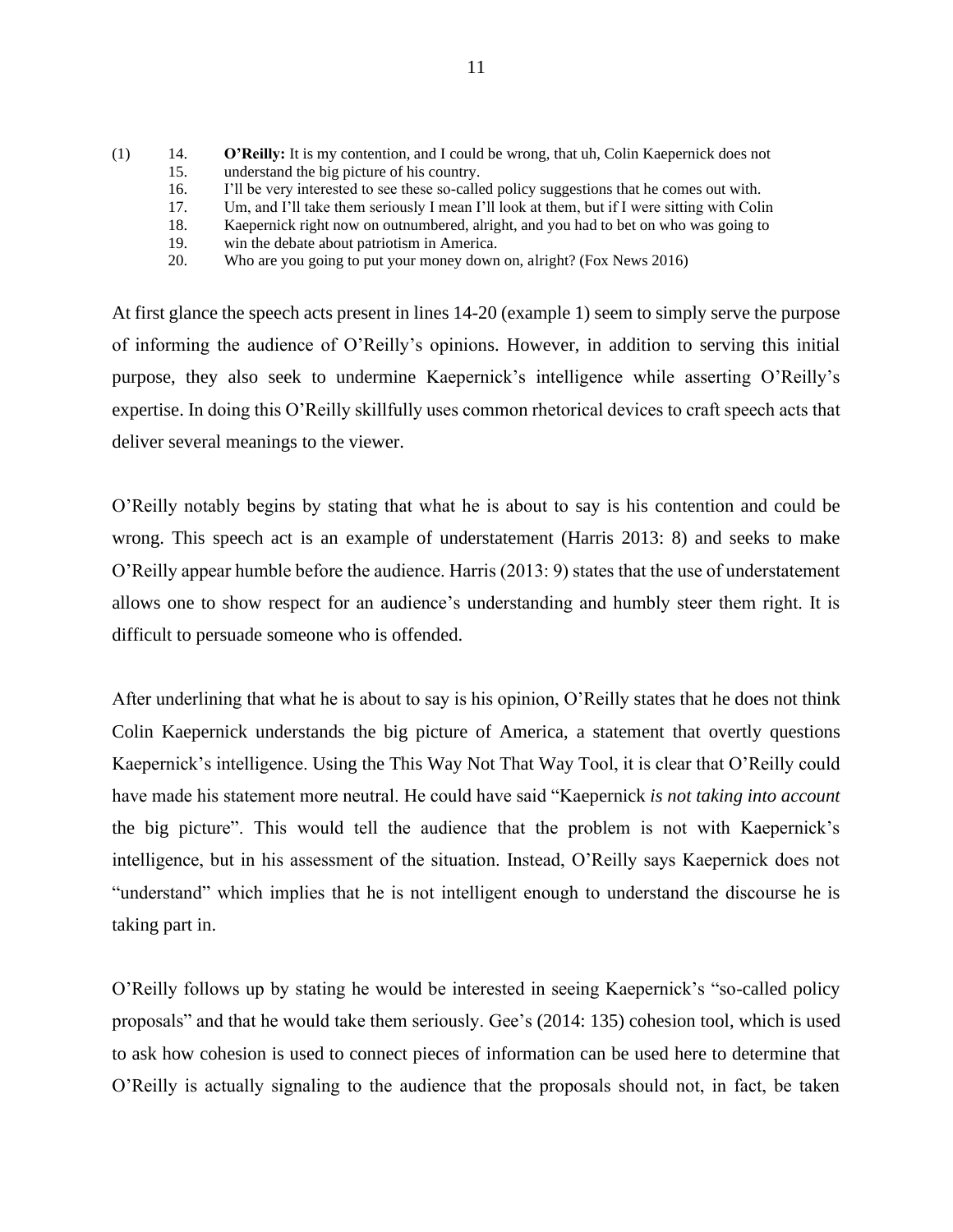seriously. He uses the modifier "so-called" to describe Kaepernick's policy proposals, which tells the viewer that it is his presupposition that the proposals are not serious. In addition, using the This Way Not That Way Tool it can be demonstrated further that O'Reilly's statement is not neutral: if O'Reilly thought Kaepernick's proposals were legitimate, he would simply call them proposals. Therefore, by calling Kaepernick's proposals "so-called proposals", O'Reilly uses his speech act to imply to the audience that they are not to be taken seriously.

O'Reilly further belittles Kaepernick's policy proposals by stating he will "look at them". Initially this may not seem noteworthy, but O'Reilly's word choice must be considered more closely. He does not promise to read Kaepernick's proposals, nor does he promise to study, examine, or contemplate them. He merely promises to look at them. This tells the viewer that there is not much to read into in Kaepernick's proposals, and they can be looked at, much like one can look at a child's homework.

O'Reilly ends this section with a rhetorical question on line 20. According to Harris (2013: 21) a rhetorical question is a question that is not answered by the author because the answer is obvious. They are used for emphasis or drawing a conclusion from facts that have been presented. In this case, O'Reilly has spent several lines discussing Kaepernick while representing him as unintelligent. He ends by asking rhetorically who would win a debate on patriotism in America. The intended answer is obvious after looking at the context: O'Reilly is the most popular anchor on the most trusted news network in America, and Kaepernick, O'Reilly has just essentially said, does not understand enough to really know what he is talking about. O'Reilly uses this rhetorical question to emphatically end the first section of his monologue, in which he establishes the power relation between himself and Kaepernick. He has established that he is an expert and that Kaepernick is a novice. He then moves on to the second part of his monologue, in which he not only seemingly disseminates Kaepernick's arguments, but also paints him in a more damning light.

22. When you put yourself in a position to criticise and disrespect, which is exactly what he

24. damn good reason why you're doing it.

25. Now if he's going to fall back on that some black people have been killed by police, fine,

26. that happens, it happens, and it should not happen, alright, and it should be investigated,

27. but it happens very, very seldomly, alright.

<sup>(2)</sup> 21. And it's, here, here is the problem with Kaepernick.

<sup>23.</sup> did, the national anthem and your flag on 9/11, on that day, then you better have a pretty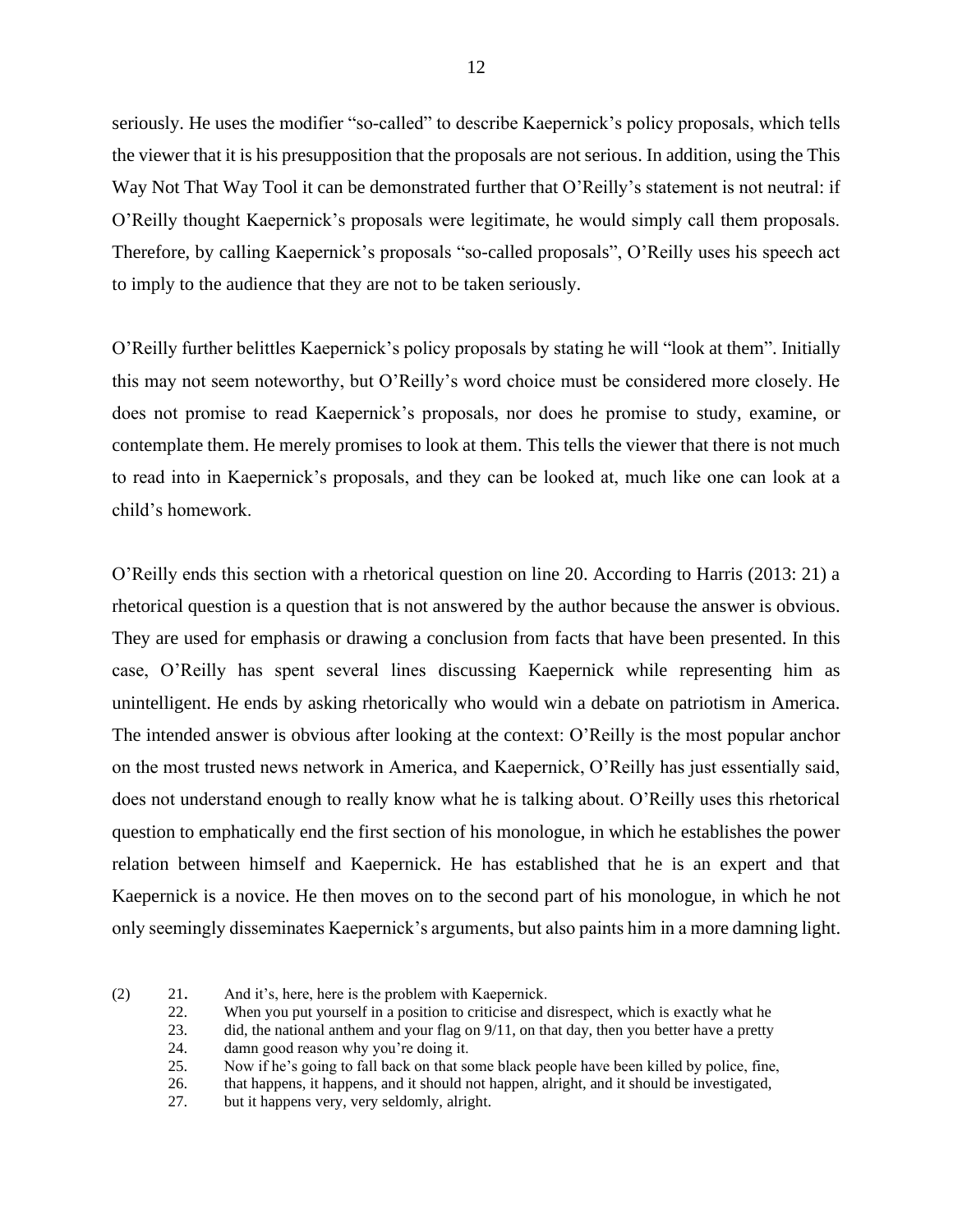- 28. All the stats, all the studies show that, alright.
- 29. So, the stats are we're not a nation engaged in an act of trying to put down African
- 30. Americans.
- 31. That's not happening.
- 32. So, if you have a beef, an individual beef, I want to hear it.
- 33. If you're going to disrespect the whole country, then there's a problem. (Fox News 2016)

On lines 21-33 (example 2) O'Reilly addresses the reason for Kaepernick's protest, stating that one must have a good reason to "criticise and disrespect" the national anthem and flag on 9/11. Once again, using the This Way Not That Way Tool one can determine that O'Reilly describes Kaepernick's actions in negative instead of neutral terms: criticize and disrespect are lexical choices meant to paint a harsh image of Kaepernick. O'Reilly could have said that Kaepernick is protesting or he could have used a more positive term such as bringing attention to. However, he deliberately chose to represent Kaepernick's actions as disrespectful toward the flag, national anthem and country, all on 9/11

Later, O'Reilly concedes that black people are killed by police, however, he dismisses the number of African Americans killed by police as negligible and rejects the premise of Kaepernick's argument by claiming that black people are killed by police very *seldomly*. O'Reilly represents Kaepernick's argument in a form that allows him to easily refute it, stating: "*some* black people have been killed by police". Once again, the cohesion tool can be used to examine this phrase. In this case, the determiner *some* in *some black people* suggests that the number of black people killed is small. Essentially, O'Reilly is already playing down the number of black people killed by police when he introduces Kaepernick's argument.

O'Reilly states that the United States is not a nation engaged in the act of trying to put down African Americans: a statement that challenges Kaepernick's thesis directly. O'Reilly continues challenging Kaepernick, stating that he wants to hear his "individual beef", if there is one. O'Reilly also states that he takes issue with "disrespecting the whole country". These speech acts serve complimentary purposes in signalling to the viewer. The first sentence seemingly disproves the basis for Kaepernick's protest, while the second and third sentences assault his character. O'Reilly demanding that Kaepernick state his individual beef implies to the viewer that there is none: he is therefore protesting without a real reason and disrespecting the whole country in the process. This signals to the viewer that Kaepernick is acting immorally and without cause.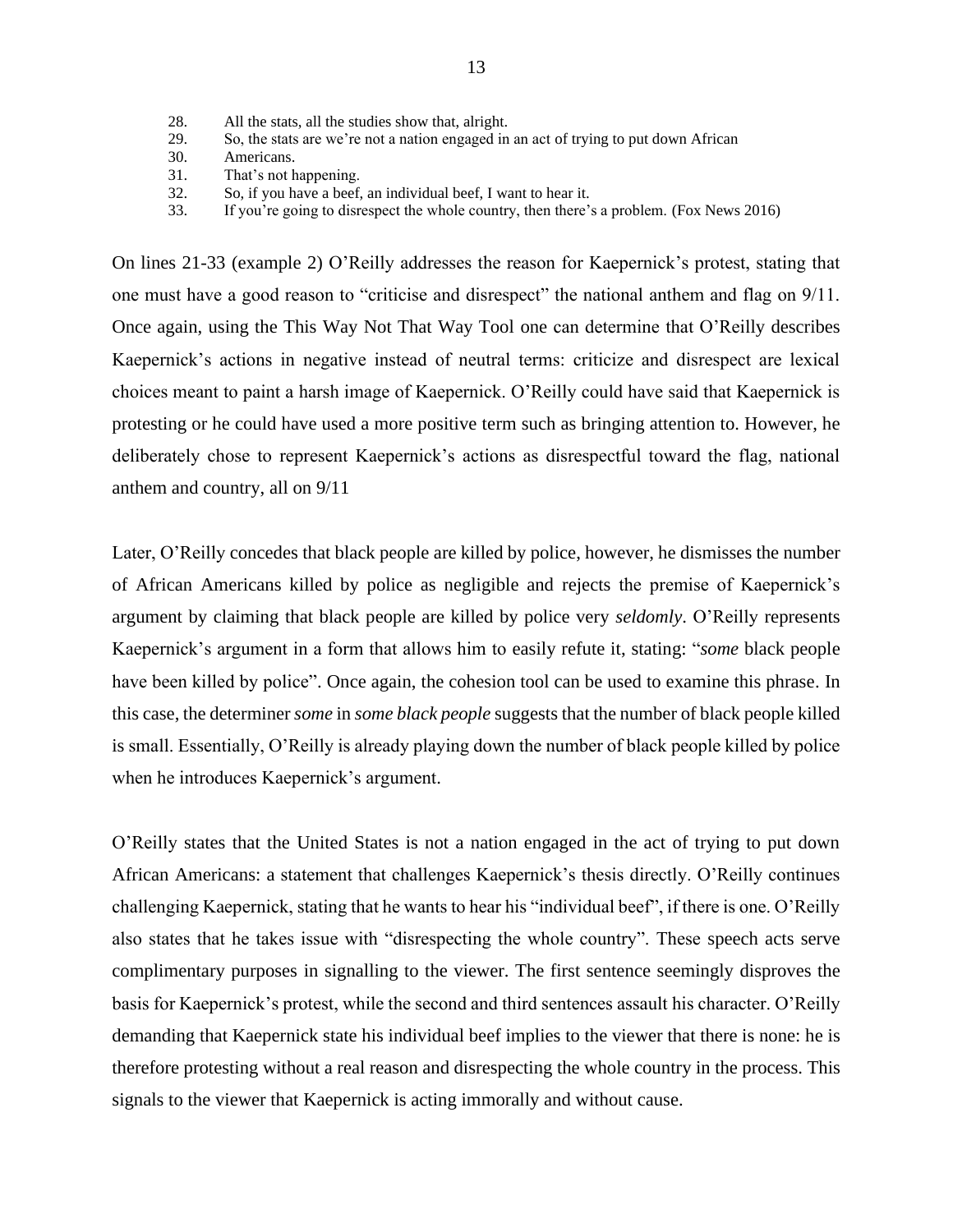O'Reilly makes lexical choices that allot social good in the text. Social Good, according to Gee (2010: 5) is anything that people consider to be valuable or desirable in society. The Politics Building Tool (Gee 2014: 126) is used to look at how grammar and lexical choices are used to construct and distribute social good. For example, in describing protesting the national anthem and flag as *disrespecting* them on line 22, O'Reilly places social good in a certain type of behaviour. Specifically, he is stating that protesting in the presence of the flag and national anthem is immoral and undesirable behaviour while being respectful is good and moral. O'Reilly's idea of social good is informed by presuppositions that spring from the ideology he holds. Ideology and presupposition are dealt with in more depth in the next section, but in short, O'Reilly is practising a conservative ideology that viewers identify with when he assigns social good in the text.

#### <span id="page-14-0"></span>**4.2. Discourse Practice**

Fairclough states that discourse practice involves processes of text production, distribution and consumption (1995a: 78). First the author will look at the role of ideology in text production. Fox News's conservative ideology (Mills 2017: 40) informs the text of the data and gives meaning to many of the statements O'Reilly makes. This ideology is clearly connected to the consumption phase of the text. Media can greatly influence public opinion (Fairclough 1995b: 2), and viewers may be expected to digest and agree with the ideology of the text. In addition to production and consumption, ideology is also relevant to text distribution. Being the most watched cable news channel in the United States (Quinnipiac University Poll 2015), Fox News is in a good position to widely distribute ideologically biased media.

Interdiscursivity, coherence, and discourse representation as well as presupposition must be taken into account when analyzing discourse practice (Fairclough 1995a: 232-233. Characterizing the discourse sample in its entirety, examining the interpretive implications of the discourses drawn upon in the text, as well as examining what kind of meanings are represented as well as the kinds of presuppositions carried are all relevant to analysis. As a whole, the text can be characterized as conservative discourse: O'Reilly draws on a number of discourse types (Fairclough 1995a: 232) including patriotism, 9/11, and respect for American troops while exhibiting a conservative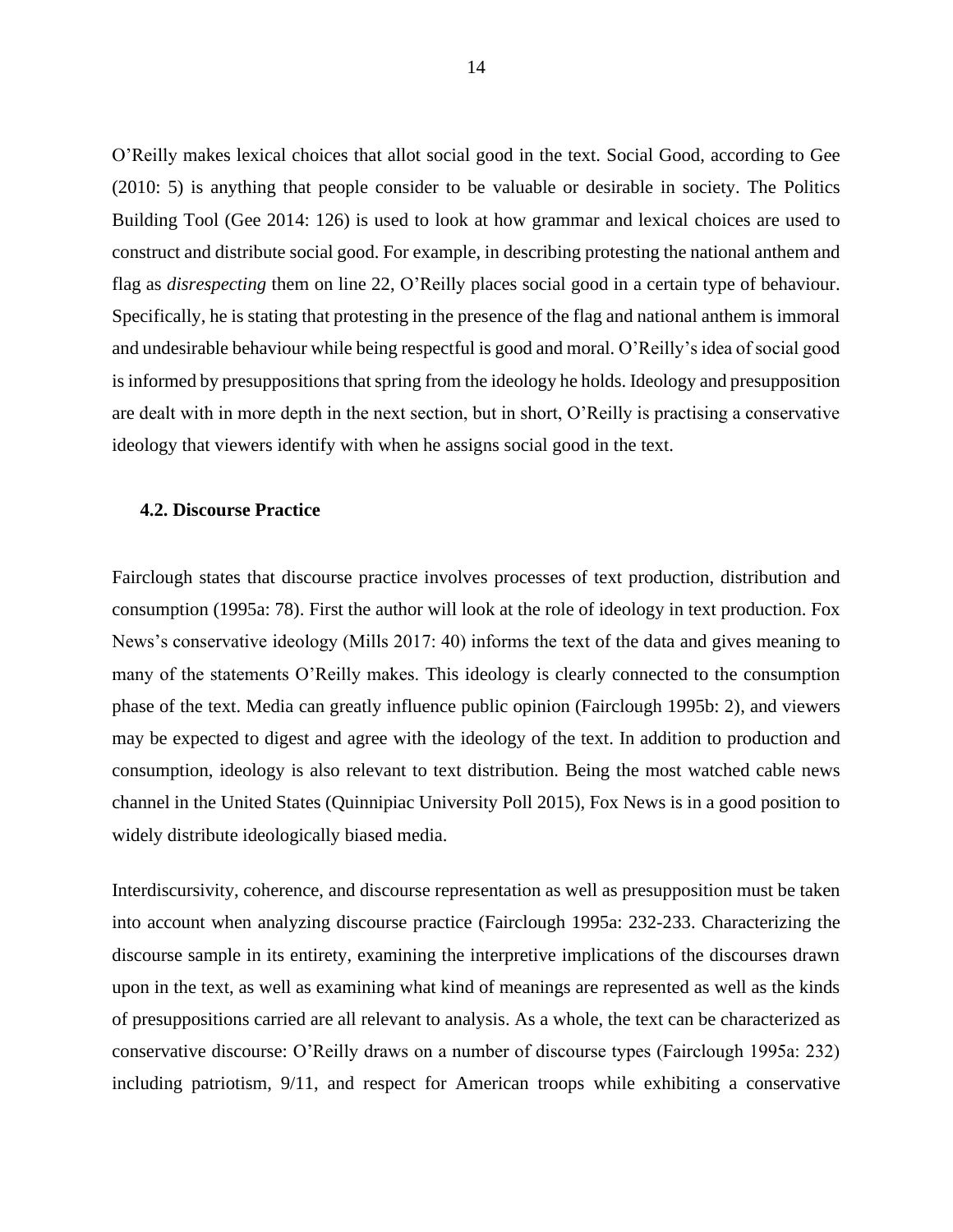identity and appealing to conservative politics over the course of the text. He begins by presenting himself as an authority on patriotism in America, stating that he would win a debate with Kaepernick on the subject. Meanwhile, O'Reilly consistently portrays Kaepernick as ignorant and unaware of the full context of the issues he is raising.

Gee's (2014: 109) Identities Building Tool, is used to determine what socially recognizable identity or identities a speaker is exhibiting in a text. In this case, O'Reilly uses topics such as 9/11 and American troops to claim identities that are related to patriotism and conservatism for himself. Kaepernick, on the other hand, is represented as unpatriotic and disrespectful.

- (3) 21. And it's, here, here is the problem with Kaepernick.
	- 22. When you put yourself in a position to criticize and disrespect, which is exactly what he
	- 23. did, the national anthem and your flag on 9/11, on that day, then you better have a pretty
	- 24. damn good reason why you're doing it. (Fox News 2016)

In referencing 9/11 (example 3), O'Reilly includes the presuppositions that it is morally wrong to carry out political protests on the day in question without an exceptional cause. He even states this outright. O'Reilly also states that one must have a "damn good reason" to "criticise and disrespect the national anthem and flag" on the anniversary of the 9/11 attacks. By bringing up 9/11, an event that to many Americans is sacred, he positions Kaepernick as the opposite of patriotic, an identity which he already claimed for himself.

- (4) 38. O'Reilly: (Little kids) Right, because they don't understand the nobility of the nation.
	- 39. One of the reasons I wrote Killing the rising sun.
	- 40. To show the world, and Americans, that
	- 41. individual Americans gave their lives to free tens of millions of people all over the world. (Fox News 2016)

O'Reilly bringing up American troops (example 4) also has implications for how viewers perceive Colin Kaepernick. By juxtaposing Kaepernick's protest with the sacrifice of American soldiers, O'Reilly seeks to identify Kaepernick chiefly as ignorant of American nobility, but also as unpatriotic in general. O'Reilly starts by implying that Kaepernick is ignorant, stating that he does not understand the nobility of the American nation. This echoes his earlier statement of "Colin Kaepernick does not understand the big picture of his country.". According to O'Reilly, American nobility stems from the fact that individual Americans have fought wars on behalf of global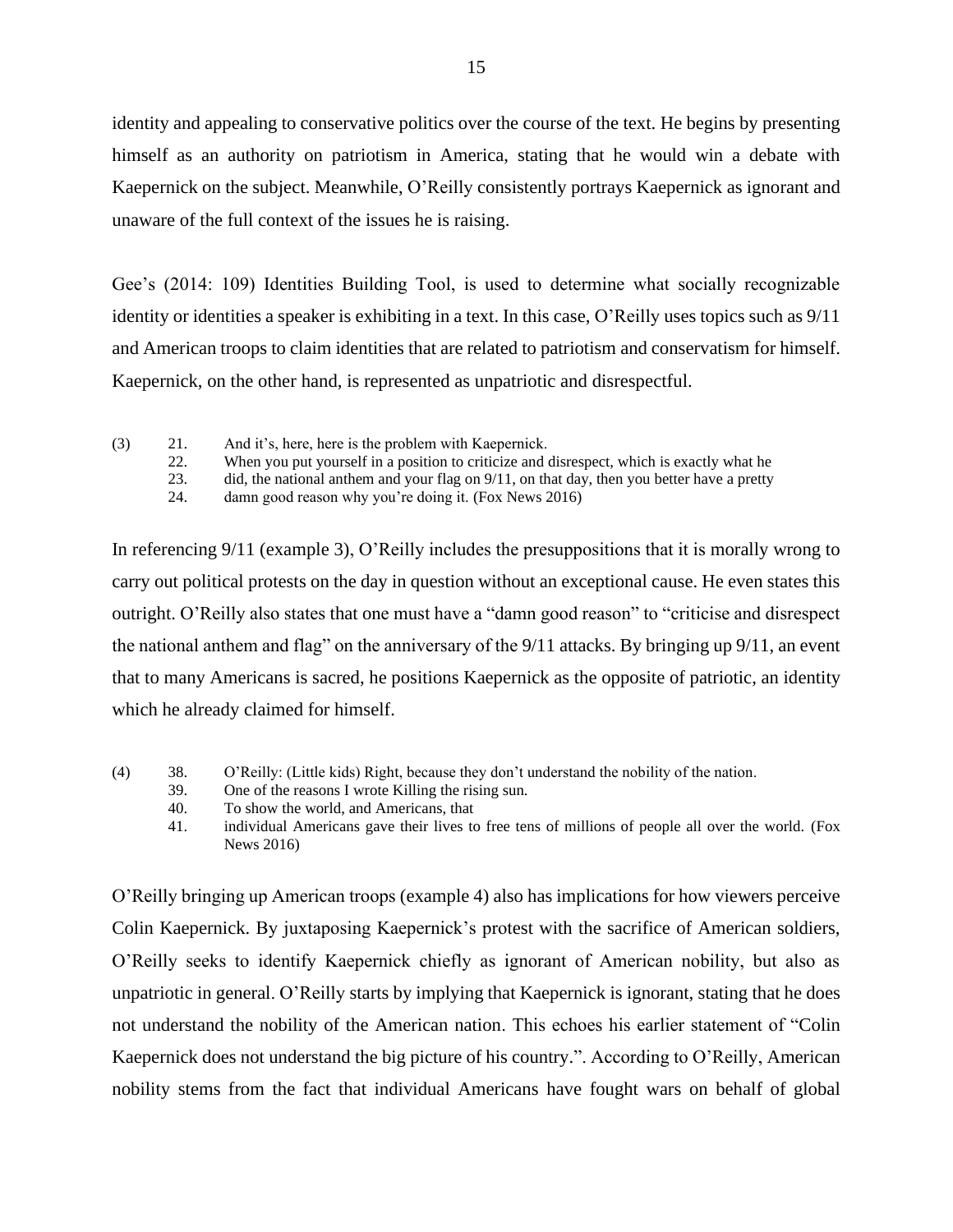freedom. O'Reilly's statement "individual Americans gave their lives to free tens of millions of people all over the world" carries ideological presuppositions that give meaning to his words. These presuppositions include: The United States always goes to war to fight for freedom around the world and that individual American soldiers killed in combat have sacrificed themselves for freedom around the world. These presuppositions set up respect for American troops as a moral imperative that is taken for granted O'Reilly's ideology. By bringing up respect for the troops, O'Reilly is signalling that Kaepernick's protest of the symbols of the American state, the national anthem and flag, directly disrespects American soldiers killed in combat over decades. Therefore, O'Reilly is implying that Kaepernick is not only acting ignorantly, but also unpatriotically.

People consume media with a certain mindset (Fairclough 1995a: 79). In this case, it can be argued that since the text is presented as news and airs on a cable news channel, those watching are seeking to gain information. This gives O'Reilly power to set his own narrative about Colin Kaepernick and the NFL national anthem protest.

O'Reilly's presuppositions reflect the conservative ideology he is espousing. In portraying himself as patriotic and Kaepernick as unpatriotic, O'Reilly's arguments carry presuppositions that emanate from his own, and from Fox News's conservative ideology. The representations found in the text are stark, and based on this, the author would argue that a desire to turn public opinion against Kaepernick may be a motivating factor in these depictions. This is backed up by the fact that Fox News is a very popular news source with the potential to influence a large number of people and by the fact that, as stated several times in this study, Fox News is considered to represent a conservative ideology.

## <span id="page-16-0"></span>**4.3. Social Practice**

A full discussion of O'Reilly's representation would require taking into account a broad range of American discourses on politics and race. However, due to the limited scope of this study, the discussion of social practice in this section will be restricted. The author will seek to examine the Bill O'Reilly's ideology in the context of power relations and hegemonic struggle. Questions that arise in this section are difficult to answer definitively in a study of this scale, but possible interpretations will be discussed.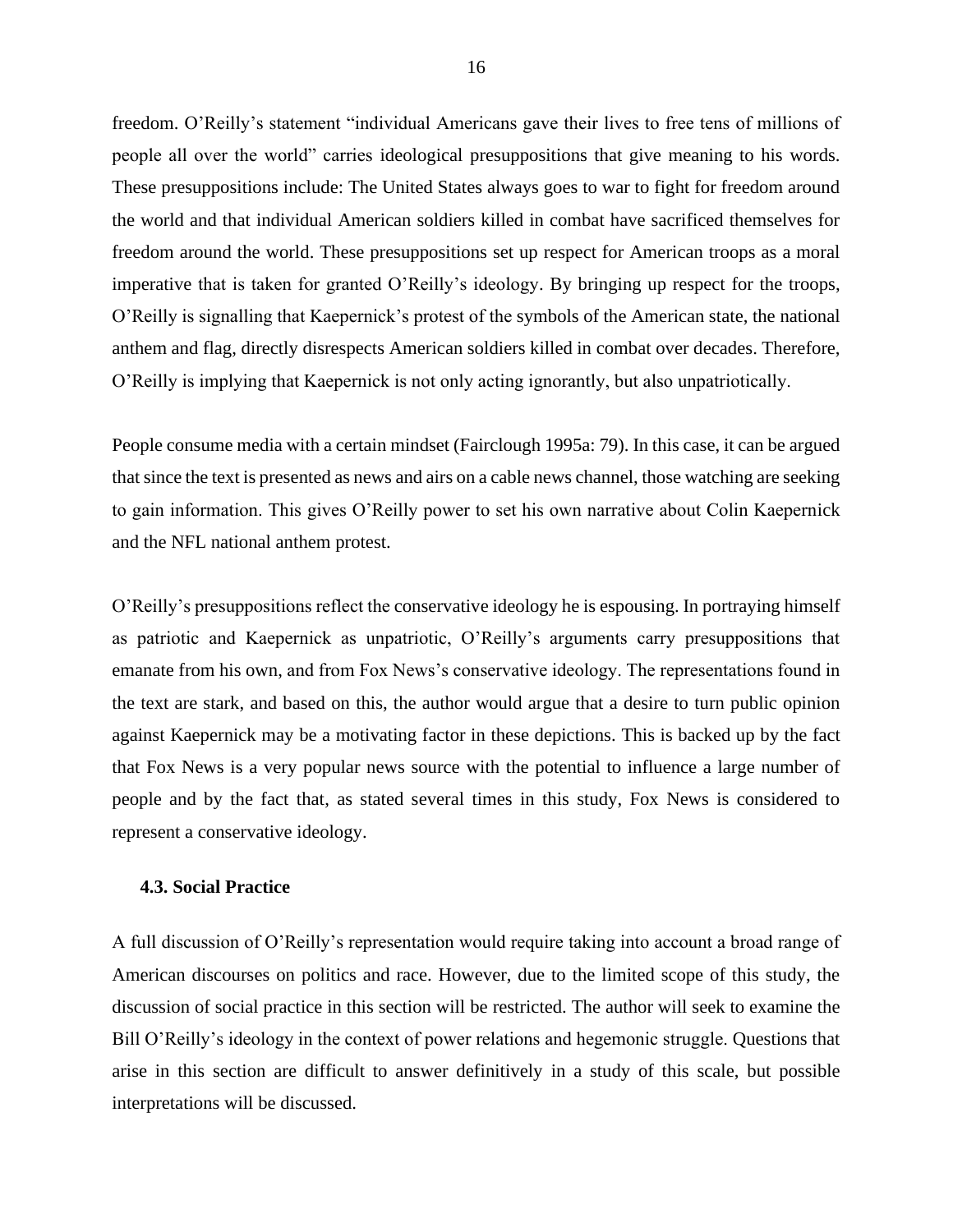Fairclough (1995a: 87) argues that ideologies are significations and constructions of reality. In other words, they allow us to understand the physical world, social relations, and social identities. Ideologies embedded in discourse are most effective when they become naturalized and accepted as "common sense" (Fairclough 1995a: 87). Fairclough (1995a: 92) also introduces the concept of hegemony, which is leadership and domination of the social, cultural, economic, and ideological domains of society. It is the center of a struggle over points of instability between different classes and blocs. Discourse practice is part of a hegemonic struggle, which contributes to the existing order of discourse, and draws on existing social and power relations (Fairclough 1995a: 93).

Based on Fairclough's writings on ideology and hegemony, the author would argue that the Bill O'Reilly's representation of Colin Kaepernick as well as the identities and ideologies O'Reilly exhibits are in line with Fox News's conservative leaning. This ideology is more apparent at certain times in the text than others, and occasionally it manifests rather subtly. For example, in stating that American soldiers have given their lives to free tens of million of people in the world on line 41, O'Reilly makes this statement very matter-of-factly and does not acknowledge the ideological presuppositions that back his statement up. This is an example of O'Reilly's ideology being naturalized and accepted as common sense.

Other questions arise regarding Fox News, conservative discourse, and racism in the United States. The US has a complicated history of racism, and Colin Kaepernick and the NFL national anthem protest are now part of that history. In discussing Kaepernick the way he does, O'Reilly is seeking to control the narrative. He states that the United States is not a nation engaged in the act of putting down black people on lines 29 and 30. Clearly, O'Reilly thinks that Kaepernick's protest is misplaced, and that he is being disrespectful without real cause. O'Reilly also represents Kaepernick as ignorant and unaware of the "big picture". This raises wider questions regarding the representation of black men and athletes in the media. Would O'Reilly take the same tone if a white athlete was in question? How are black men represented in the media?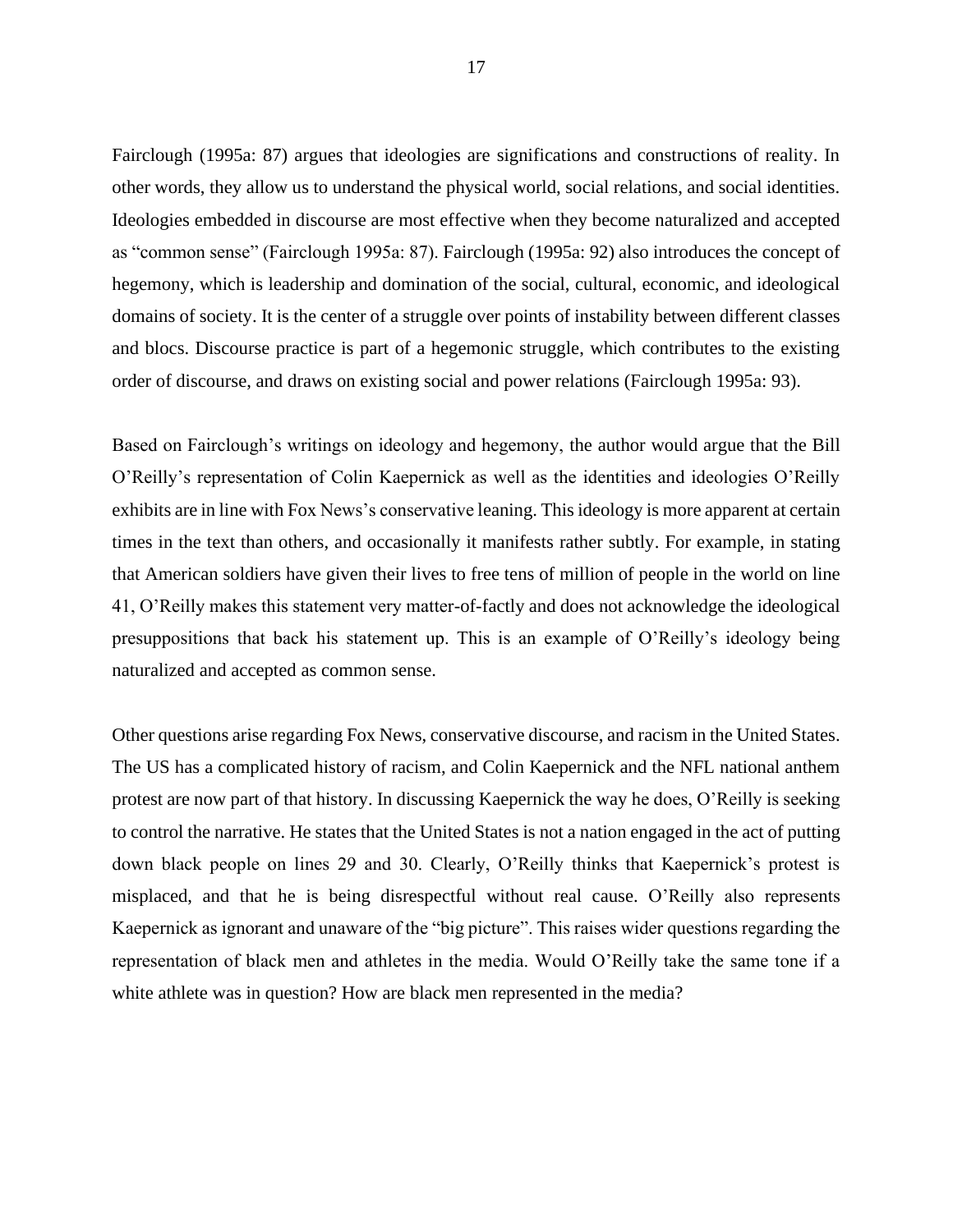## <span id="page-18-0"></span>**5. CONCLUSION**

The aim of this study was to determine how Bill O'Reilly represents Colin Kaepernick on *Outnumbered*. By utilizing the methodology of critical discourse analysis and tools provided by Gee (2014), the author examined how O'Reilly uses language to represent Kaepernick as well as the socio-discursive context of this representation.

O'Reilly consistently depicted Kaepernick as not having enough knowledge to take part in the debate he is participating in. Meanwhile, he cast himself as an authority on patriotism, and positioning himself in this way allowed O'Reilly to set the narrative. O'Reilly practiced his ideology visibly in the text. He brought up 9/11 and American soldiers, neither of which was directly related to the national anthem protest. However, bringing these subjects up served to further make Kaepernick look unpatriotic. The effect of O'Reilly's text was that it made him look patriotic and Kaepernick ignorant and disrespectful. The text is also representative of O'Reilly's and by extension, Fox News's conservative ideology.

Because of the great influence it holds, media needs to be looked at critically, and that is what this study does. This study's findings are valuable contributions to discussions on politics, race, representation in the media, and the acceptable bounds of protest. This study also demonstrates the effect ideology can have on a text. It is important to take the role of ideology in reporting on Fox News into account, especially since it is the most popular cable news channel in the US.

Because of the limited scope of this thesis, the study focused only on the text analysis of one video. Future studies could incorporate multimodal analysis in order to gain a larger picture of what is being communicated. Future studies could also compare more than one video for possible contrasts. Videos from different news sources could serve to give a larger picture of the debate in question.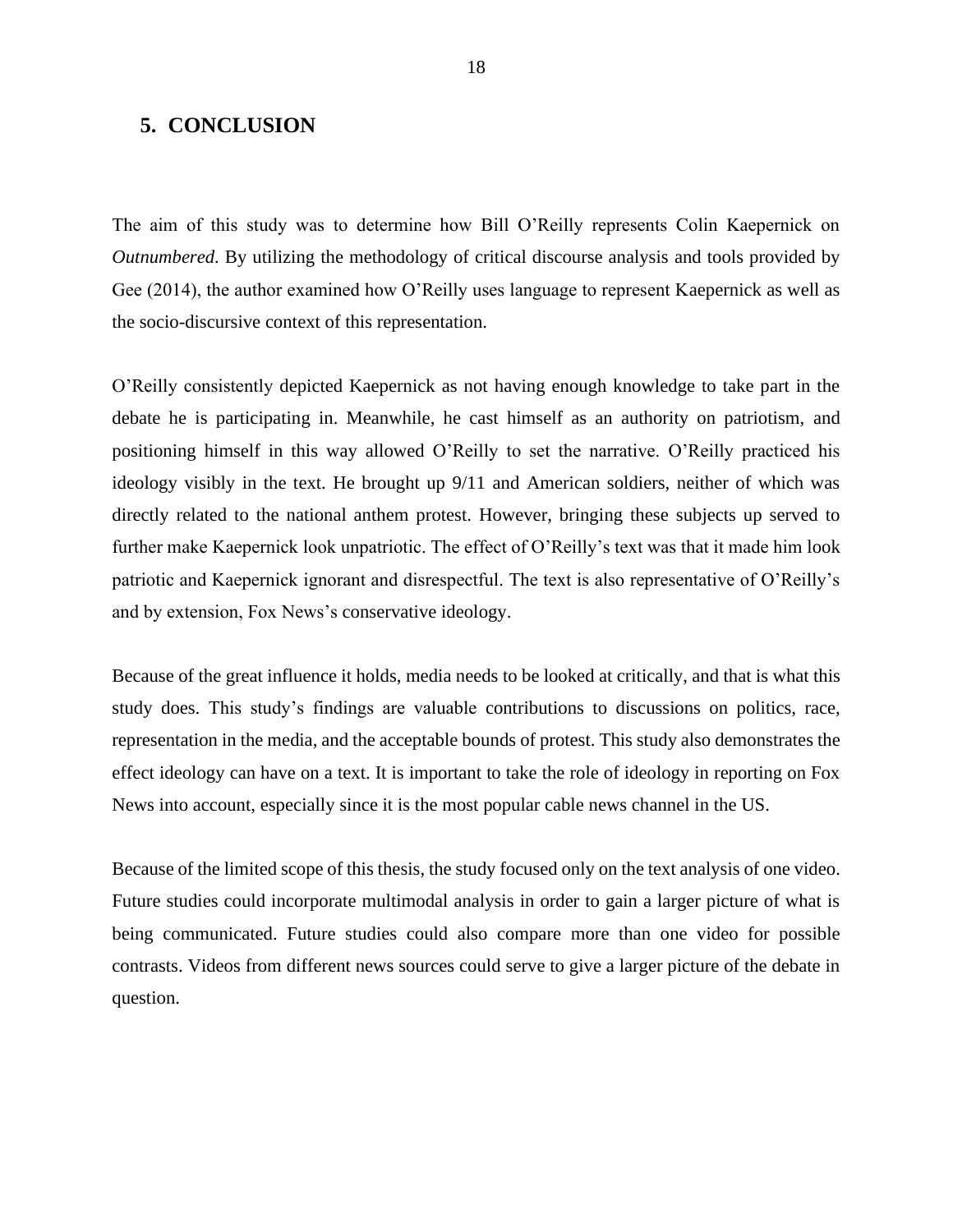## <span id="page-19-0"></span>**6. BIBLIOGRAPHY**

#### **Primary Source:**

Fox News. (2016). *O'Reilly: Kaepernick missing the big picture of his country* [Video file]. [https://www.youtube.com/watch?v=FSS9QfGBNno.](https://www.youtube.com/watch?v=FSS9QfGBNno)

#### **Secondary Sources:**

- Blommaert, J. (2005). Discourse: A critical introduction. New York: Cambridge University Press.
- Fairclough, N. (1992). Discourse and social change. Cambridge: Polity.
- Fairclough, N. (1995a). Critical Discourse Analysis. London: Longman.
- Fairclough, N. (1995b). Media discourse. London: Edward Arnold.
- Gee, J. P. (2010). An introduction to discourse analysis: Theory and method (3rd ed.). London: Routledge.
- Gee, J. P. (2014). How to do discourse analysis: A toolkit (2nd ed.). Abingdon; New York: Routledge.
- Guthrie, M., (2015) TV Ratings: Bill O'Reilly to Finish Year With Top-Rated Cable News Show. *The Hollywood Reporter.* [online] [https://www.hollywoodreporter.com/news/tv-ratings](https://www.hollywoodreporter.com/news/tv-ratings-bill-oreilly-finish-850467)[bill-oreilly-finish-850467](https://www.hollywoodreporter.com/news/tv-ratings-bill-oreilly-finish-850467) (February  $3<sup>rd</sup>$ , 2019)
- Harris. R. (2013). Handbook of rhetorical devices. [online]  $(27<sup>th</sup> Nov 2018)$ <http://www.hellesdon.org/documents/Advanced%20Rhetoric.pdf>
- Johnson, K. A., Sonnet, J., Dolan, M. K., Reppen, R., Johnson, L. (2010). Interjournalistic discourse about African Americans in television news coverage of Hurricane Katrina. Discourse & Communication, 4(3), pp. 243-261.
- Katz, A.J., (2019) 2018 Ratings: Fox News Is the Most-Watched Network on Cable for the Third Straight Year. *TVNewser*. [https://www.adweek.com/tvnewser/2018-ratings-fox-news-is](https://www.adweek.com/tvnewser/2018-ratings-fox-news-is-the-most-watched-network-on-cable-for-the-third-straight-year/387943)the-most-watched-network-on-cable-for-the-third-straight-year/387943 (February  $3<sup>rd</sup>$ . 2019)
- Mills, C. E. (2017). Framing Ferguson: Fox News and the construction of US racism. Race & Class, 58(4), pp. 39-56.
- Quinnipiac University Poll. (2015) Fox News has the most trusted coverage, or not, Quinnipiac University national polls finds; Tina Fey, Dennis Miller top choices to replace Stewart'. *Quinnipiac University Poll.*
- Tekijänoikeuslaki 404/1961
- Van Dijk, T.A. (1993). Principles of Critical Discourse Analysis. Discourse and society, 4(2), 249-283.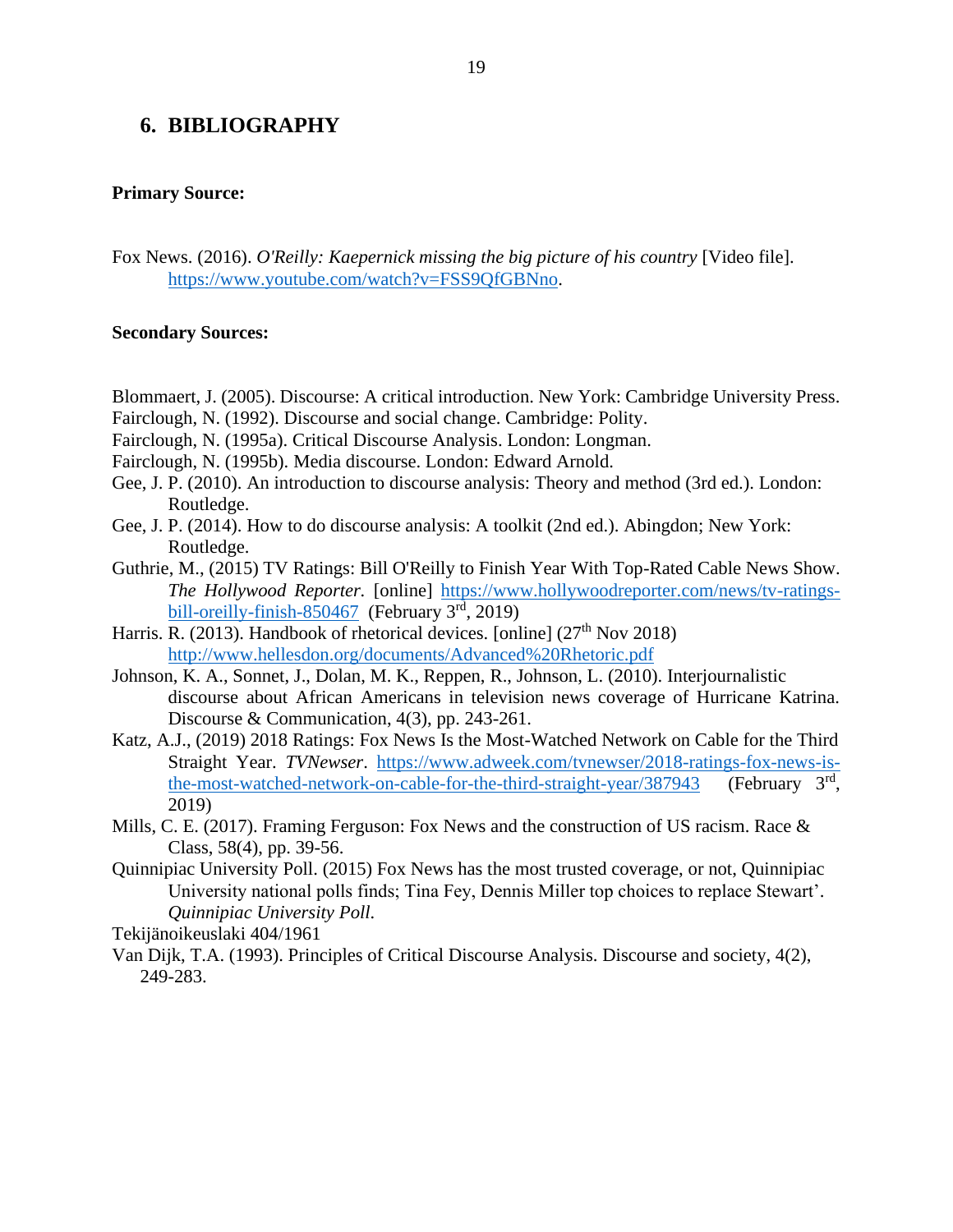## <span id="page-20-0"></span>**7. APPENDIX**

## **O'Reilly: Kaepernick missing the big picture of his country**

- 1. **Host 1**: All right an update now to the firestorm over the 49er's backup quarterback
- 2. Colin Kaepernick refusing to stand for the national anthem.
- 3. Kaepernick says he's met with human rights lawyers and community activists in recent
- 4. week and expects to release a list of policy proposals soon.
- 5. Kaepernick telling USA Today, quote: "I don't want to kneel forever…
- 6. I want these things to change.
- 7. I do know it will be a process, and it is not something that will change overnight.
- 8. But I think there are some major changes that we can make that are very reasonable."
- 9. Kaepernick also recently announced he plans to make a one-million-dollar donation to
- 10. groups fighting racial injustice, uh, Bill O'Reilly I know that you have as to offer Colin
- 11. Kaepernick a copy of your new book, Killing the Rising Sun
- 12. **O'Reilly**: Yeah, (were going to send it to him).
- 13. (how America vanquished World War II Japan.)
- 14. **O'Reilly**: It is my contention, and I could be wrong, that uh, Colin Kaepernick does not
- 15. understand the big picture of his country.
- 16. I'll be very interested to see these so-called policy suggestions that he comes out with.
- 17. Um, and I'll take them seriously I mean I'll look at them, but if I were sitting with Colin
- 18. Kaepernick right now on outnumbered, alright, and you had to bet on who was going to
- 19. win the debate about patriotism in America.
- 20. Who are you going to put your money down on, alright?
- 21. And it's, here, here is the problem with Kaepernick.
- 22. When you put yourself in a position to criticize and disrespect, which is exactly what he
- 23. did, the national anthem and your flag on 9/11, on that day, then you better have a pretty
- 24. damn good reason why you're doing it.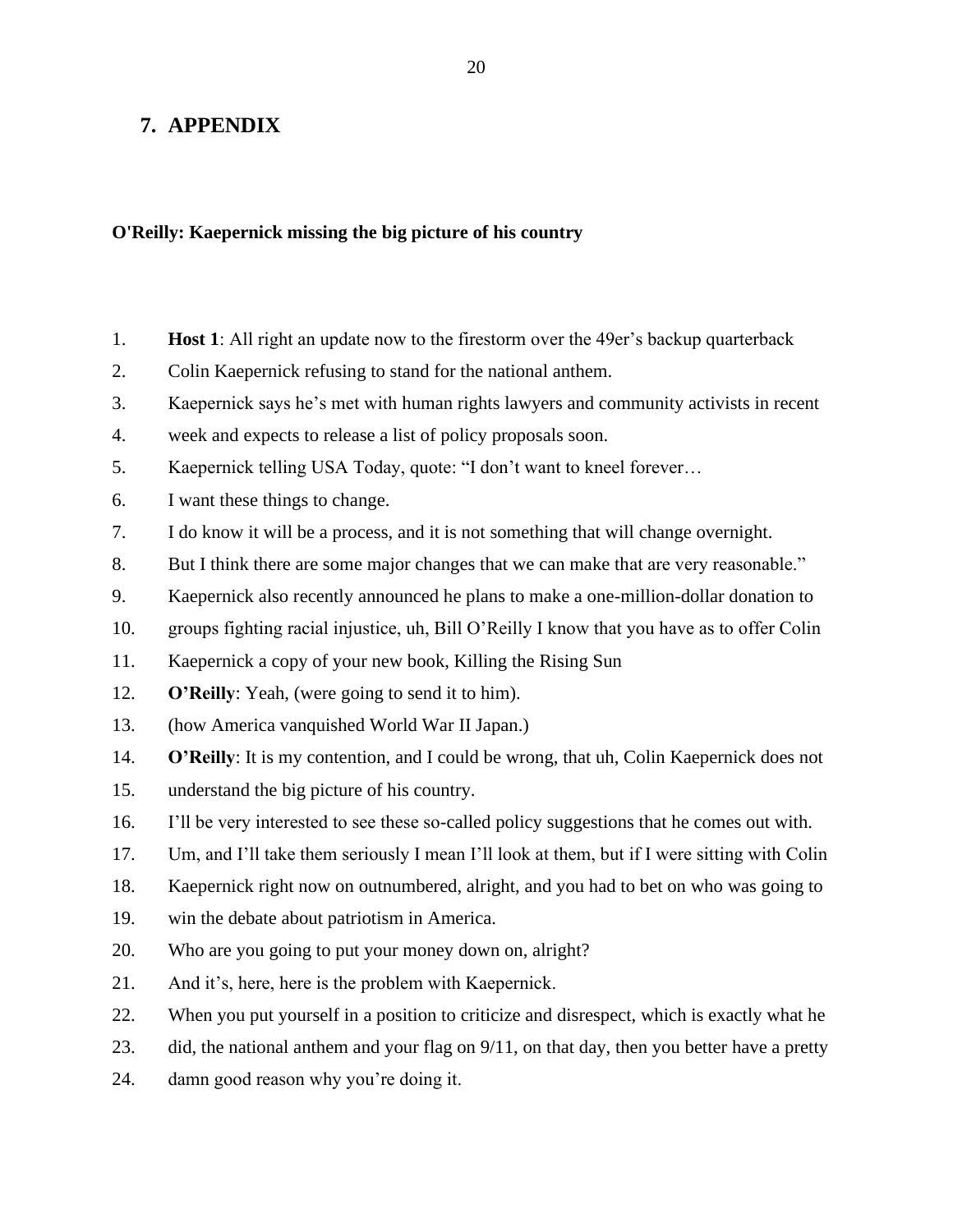- 25. Now if he's going to fall back on that some black people have been killed by police, fine,
- 26. that happens, it happens, and it should not happen, alright, and it should be investigated,
- 27. but it happens very, very seldomly, alright.
- 28. All the stats, all the studies show that, alright.
- 29. So, the stats are we're not a nation engaged in an act of trying to put down African
- 30. Americans.
- 31. That's not happening.
- 32. So, if you have a beef, an individual beef, I want to hear it.
- 33. If you're going to disrespect the whole country, then there's a problem.
- 34. **Host 2**: It wasn't just Colin Kaepernick, so it's, after he did it now other players are
- 35. (doing some sort of it)
- 36. **O'Reilly**: (Little kids)
- 37. **Host 2:** (Now little kids) in high school are doing it.
- 38. **O'Reilly**: (Little kids) Right, because they don't understand the nobility of the nation.
- 39. One of the reasons I wrote Killing the rising sun.
- 40. To show the world, and Americans, that
- 41. individual Americans gave their lives to free tens of millions of people all over the world.
- 42. **Host 3**: But Bill, don't you think that's broad to presume that he doesn't understand the
- 43. nobility of America when, you know, certainly many people would agree that its very
- 44. American to, to protest and it, it's a (part of our freedom and our liberties)
- 45. **O'Reilly**: (There's a difference between a protest) and a disrespectful protest, alright,
- 46. there's a difference and everybody should know that.
- 47. My solution to this is the San Francisco 49er ownership should tell the whole team, you
- 48. need to abide by the rules, here are the rules:
- 49. "when you're on the field in the presence of paying customers, we don't want any
- 50. political or social protest, period.
- 51. But we are going to set aside a room for you, alright, on Thursdays and anybody who
- 52. wants to talk to the press about any social beef can do so, alright".
- 53. That's the fair compromise, but to impose your negative view, your unpatriotic view, in
- 54. my opinion, on the fans.
- 55. The company that they work for, the 49ers or any other team has the absolute right to say